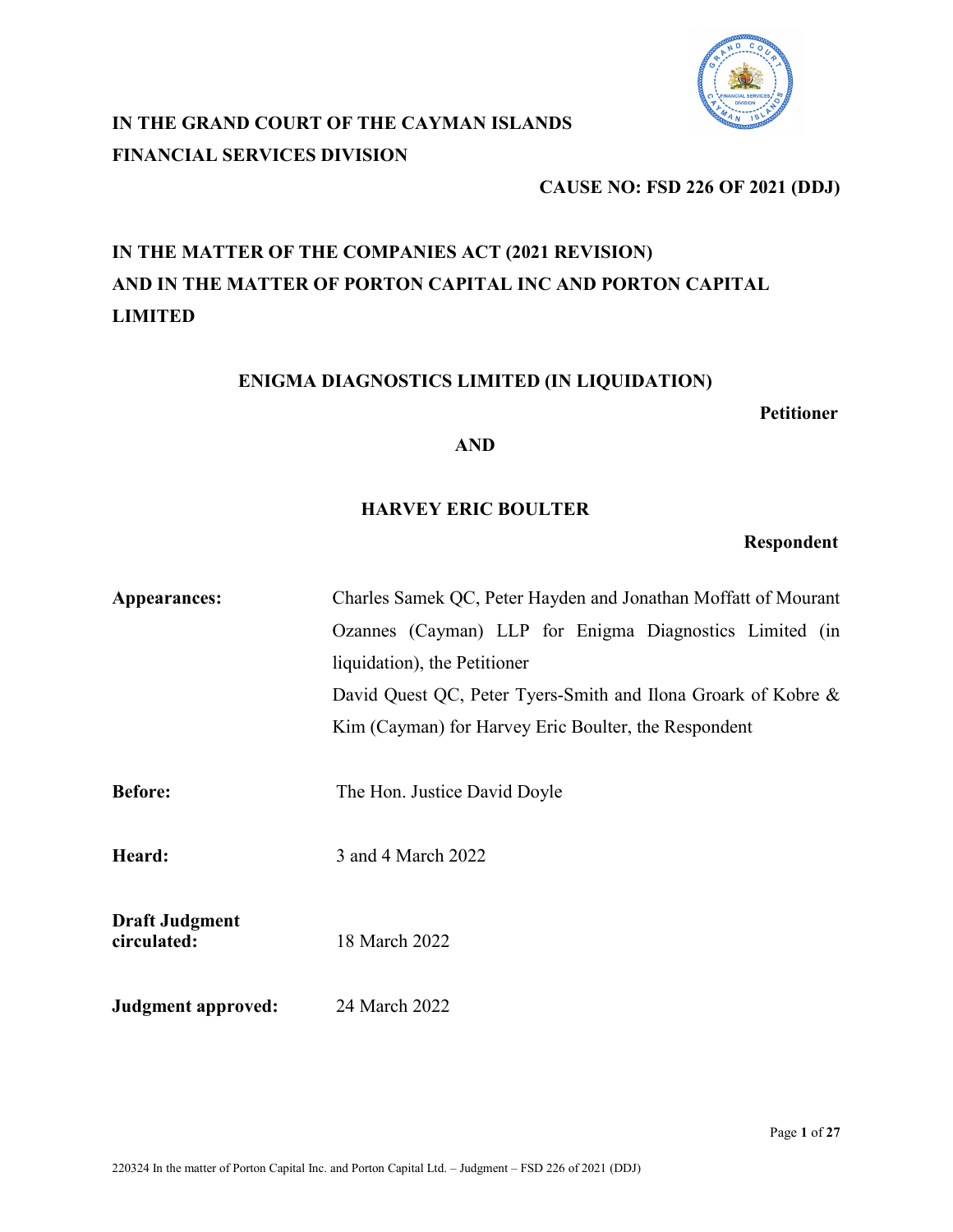

# **HEADNOTE**

*Dismissal of petition for an order that the dissolution of certain companies be declared void on the basis of an alleged fraud in the liquidation and that such companies be restored to the register and that joint official liquidators be appointed*

# **JUDGMENT**

# **Introduction**

- 1. On 3 March 2022 I heard opening submissions and evidence in respect of this case. On 4 March 2022 I heard closing submissions and I reserved judgment. I now deliver my judgment. It will be seen that, for reasons which follow, I have dismissed the petition as the Petitioner has failed to prove a fraud in the liquidation on the part of Harvey Eric Boulter ("Mr Boulter").
- 2. By petition dated 29 July 2021, Enigma Diagnostics Limited (in liquidation) (the "Petitioner") applies for an order that (1) the dissolution of certain companies is declared void; (2) they be restored to the Register of Companies; (3) the liquidations of the companies continue under the supervision of the court; (4) the companies be deemed to have continued in existence as if they had not been struck off; (5) the property vested in the Minister for Financial Services and Commerce be restored to the companies on their restoration to the Register of Companies; and (6) Gordon MacRae and Elizabeth Mackay of Kalo (Cayman) Limited, of an address in the Cayman Islands, together with Paul David Allen ("Mr Allen") of FRP Advisory Trading Limited of an address in London be appointed as joint official liquidators of the companies and that they be given certain powers and other consequential orders be made. Mr Allen is also one of the Joint Liquidators of the Petitioner, which he describes as "a UK limited company with company number 05114005 in the United Kingdom."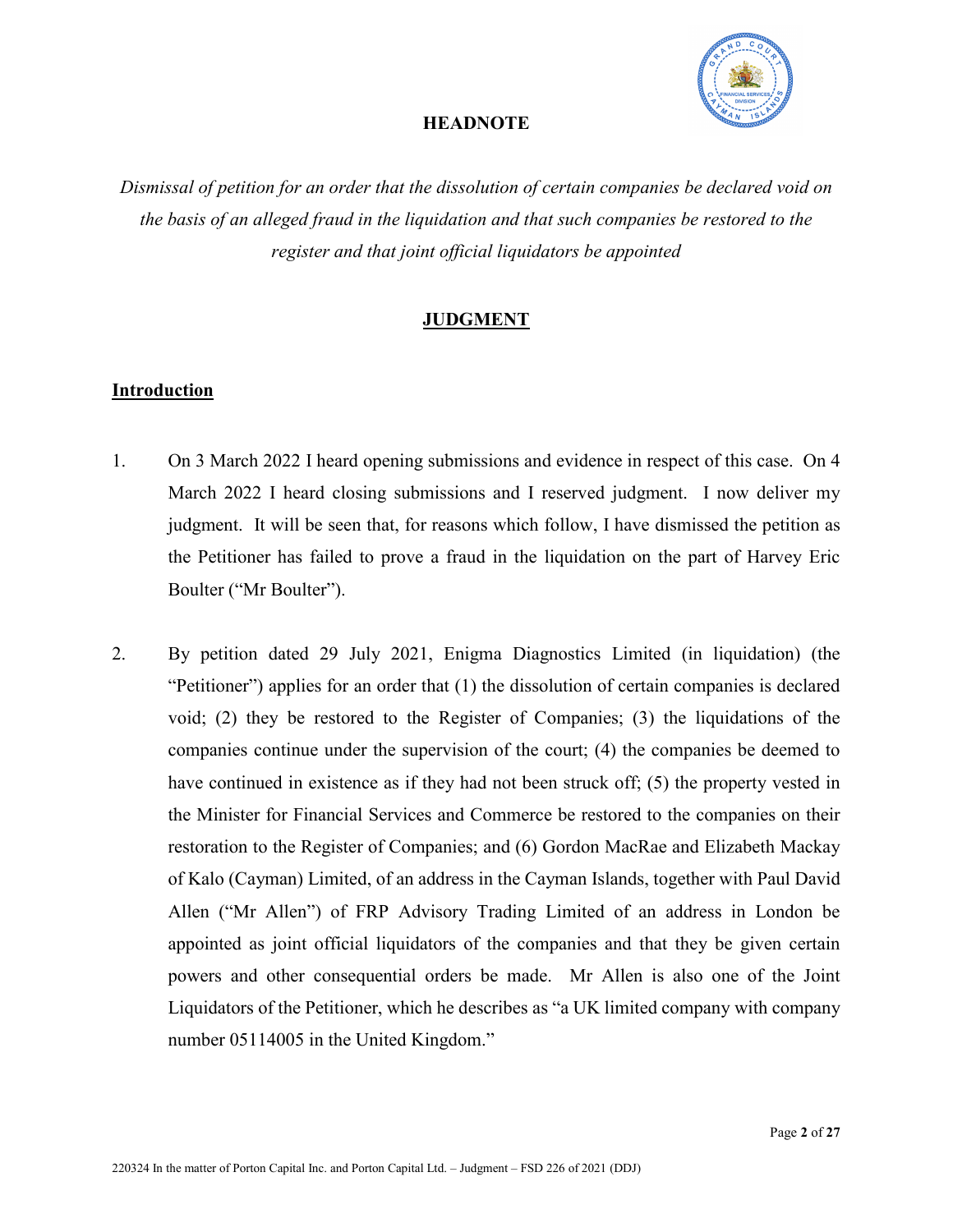

# **The background and the allegations of fraud**

- 3. Porton Capital, Inc. ("PCI"), a company incorporated in the Cayman Islands, was placed into voluntary liquidation on 15 May 2017 and dissolved on 28 February 2018.
- 4. Porton Capital Limited ("PCL"), a company incorporated in the Cayman Islands, was placed into voluntary liquidation on 15 May 2017 and dissolved on 13 March 2018.
- 5. Andrew Childe of FFP (Cayman) Limited and Stephen Briscoe of FFP (BVI) Limited were appointed Joint Voluntary Liquidators (the "Porton JVLs") of PCI and PCL. I refer to PCI and PCL together as the Porton Companies.
- 6. Mr Boulter was the sole director and beneficial owner of PCI and PCL when they were placed into voluntary liquidation. Mr Boulter was also a director of the Petitioner at certain times.
- 7. Mr Boulter made declarations of solvency in respect of each of PCI and PCL on 15 May 2017 stating:

"I, Harvey Boulter, being the sole Director of the Company do solemnly and sincerely declare that I have made a full enquiry into the affairs of the Company and that having done so, I believe that the Company will be able to pay its debts in full, together with interest at the prescribed rate within a period of twelve (12) months from the commencement of the winding up."

8. These statutory declarations were required pursuant to the Companies Act. I refer to them as the "Declarations of Solvency". If the Declarations of Solvency had not been made then the Porton JVLs would have been obliged to make an application pursuant to section 131 of the Companies Act for supervision orders and the liquidations would have continued as court supervised liquidations.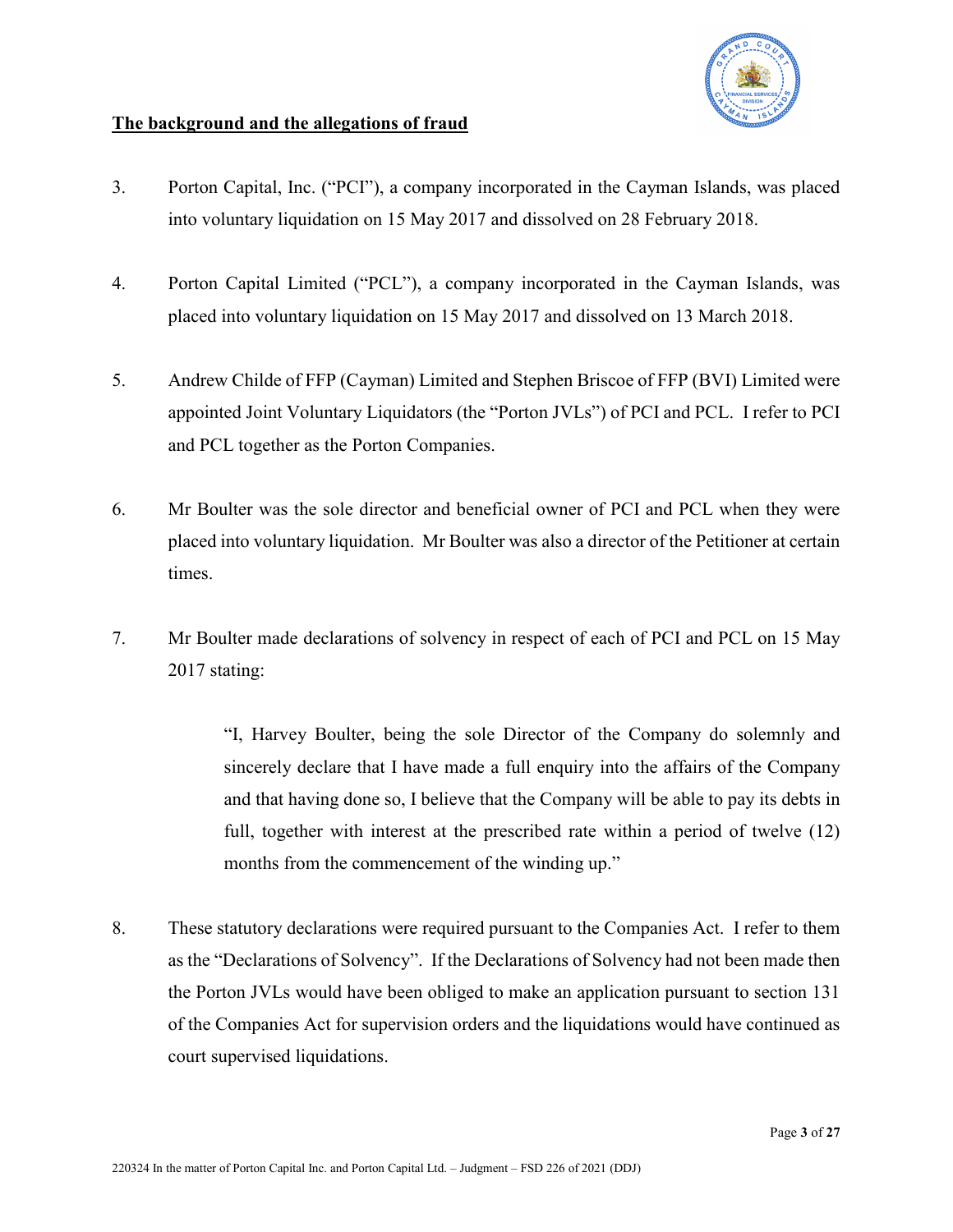

9. By letters dated 15 May 2017 Mr Boulter in respect of PCI and PCL wrote in the following terms:

> "I confirm that as at  $15<sup>th</sup>$  May 2017, the Company is no longer carrying on business and has no assets or liabilities (except in respect of share capital).

> I further confirm that the Company….2. Has no contingent liabilities, potential creditors or unrecognised claims, including any foreign tax liabilities" (the "Letters").

- 10. The Letters were not required pursuant to statute but had been requested by the Porton JVLs.
- 11. The Petitioner alleges that the dissolutions of PCI and PCL are void and/or should be set aside because Mr Boulter made fraudulent Declarations of Solvency and/or fraudulent misrepresentations in the Letters that PCI and PCL had no contingent liabilities, potential creditors, or unrecognised claims. These are the primary allegations of fraud.
- 12. There are other secondary allegations namely that:
	- (1) Mr Boulter acted in fraudulent breach of his fiduciary duties owed to PCI and PCL in the course of the process leading up to their dissolutions;
	- (2) Mr Boulter made fraudulent misrepresentations to the Porton JVLs during the course of the voluntary liquidations; and/or
	- (3) Mr Boulter fraudulently approved the final reports and accounts of PCI and PCL.
- 13. Mr Boulter denies that he made fraudulent Declarations of Solvency and/or fraudulent misrepresentations in the Letters that PCI and PCL had no contingent liabilities, potential creditors or unrecognised claims. Mr Boulter admits signing the Declarations of Solvency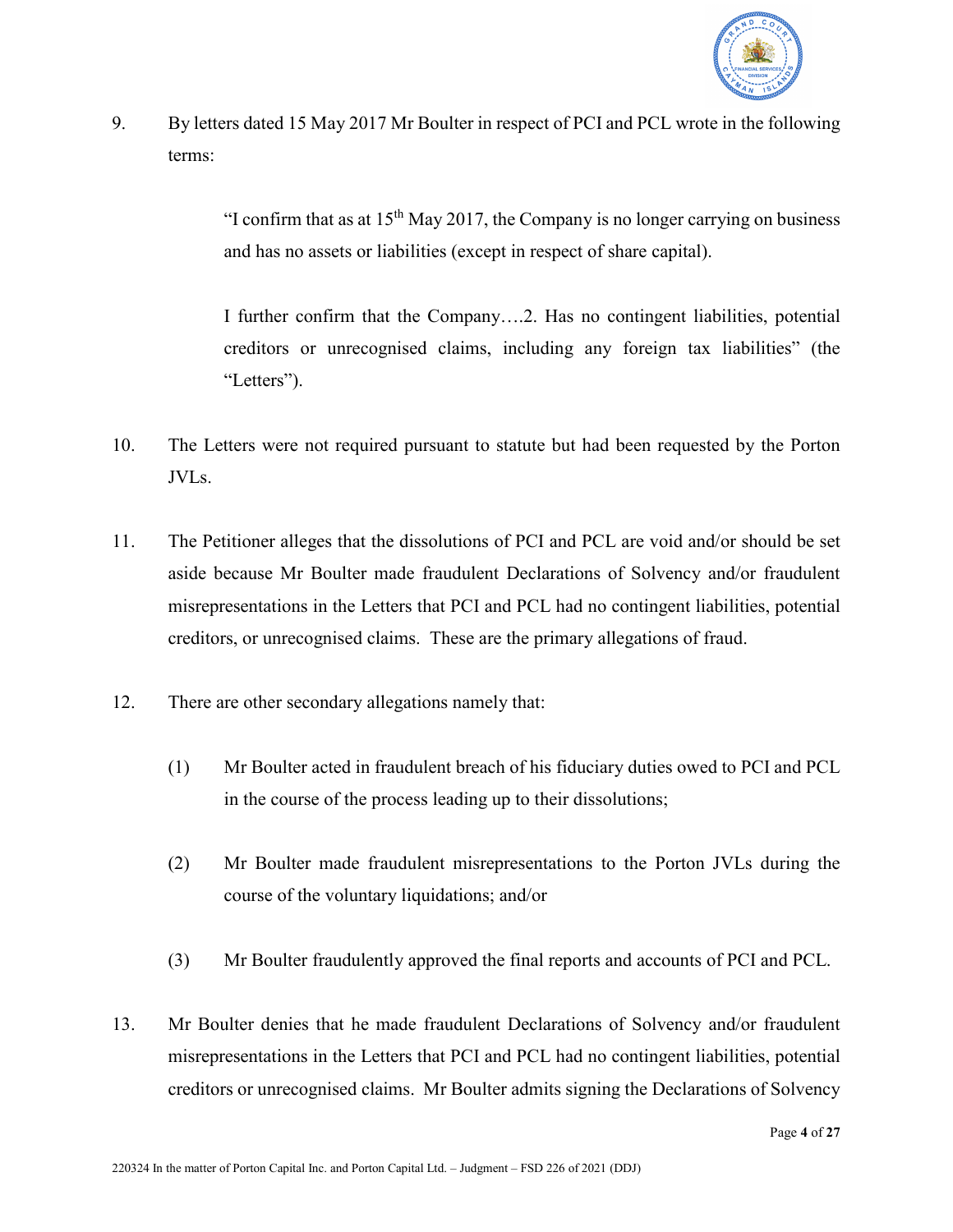

and the Letters but says that the representations amounted to statements of his opinion and they were not fraudulent. Mr Boulter denies all the allegations of fraud levied against him.

### **Determination**

14. In this determination section of the judgment I refer to the relevant law on the court's jurisdiction, the burden and standard of proof, my findings in respect of the allegations of fraud, the "causation and injury" issue and the "acquiescence" issue.

### *The relevant law on the court's jurisdiction*

- 15. It is common ground that this court has jurisdiction to restore a company to the register when it has been dissolved following a voluntary liquidation if an applicant for such relief can prove that there was a fraud in respect of the liquidation (*Schramm and Hiscox Syndicate 33 v Financial Secretary* 2004-05 CILR 39 Chief Justice Smellie applying *Pinto Silver Mining Co.* (1878) 8 Ch. D. 273 dicta of James LJ and Cotton LJ and *London and Caledonian Marine Ins. Co.* (1878) 11 Ch. D 140 dicta of James LJ and on appeal [2004- 05 CILR 104] considering *Pinto*, *London & Caledonian* and *Russian & English Bank v Baring Brothers & Co Ltd* [1936] A.C. 405). I therefore determine that this court has jurisdiction to grant the relief claimed if satisfied that a fraud in the liquidations has been proved.
- 16. It is not a statutory jurisdiction. In his skeleton argument Mr Quest described it as a "general or inherent jurisdiction" but in his oral submissions stated that it was better described as an equitable jurisdiction rather than a common law jurisdiction. Mr Quest also submitted that it was a discretionary jurisdiction. Mr Samek submitted that it was not a discretionary jurisdiction and seemed to suggest that once fraud was proved the court must set aside the dissolutions. Mr Samek submitted that by 1878 common law and equity had been fused in England so it was wrong to refer to it as an equitable jurisdiction. Mr Samek's fall back position was that if the jurisdiction was discretionary then it should only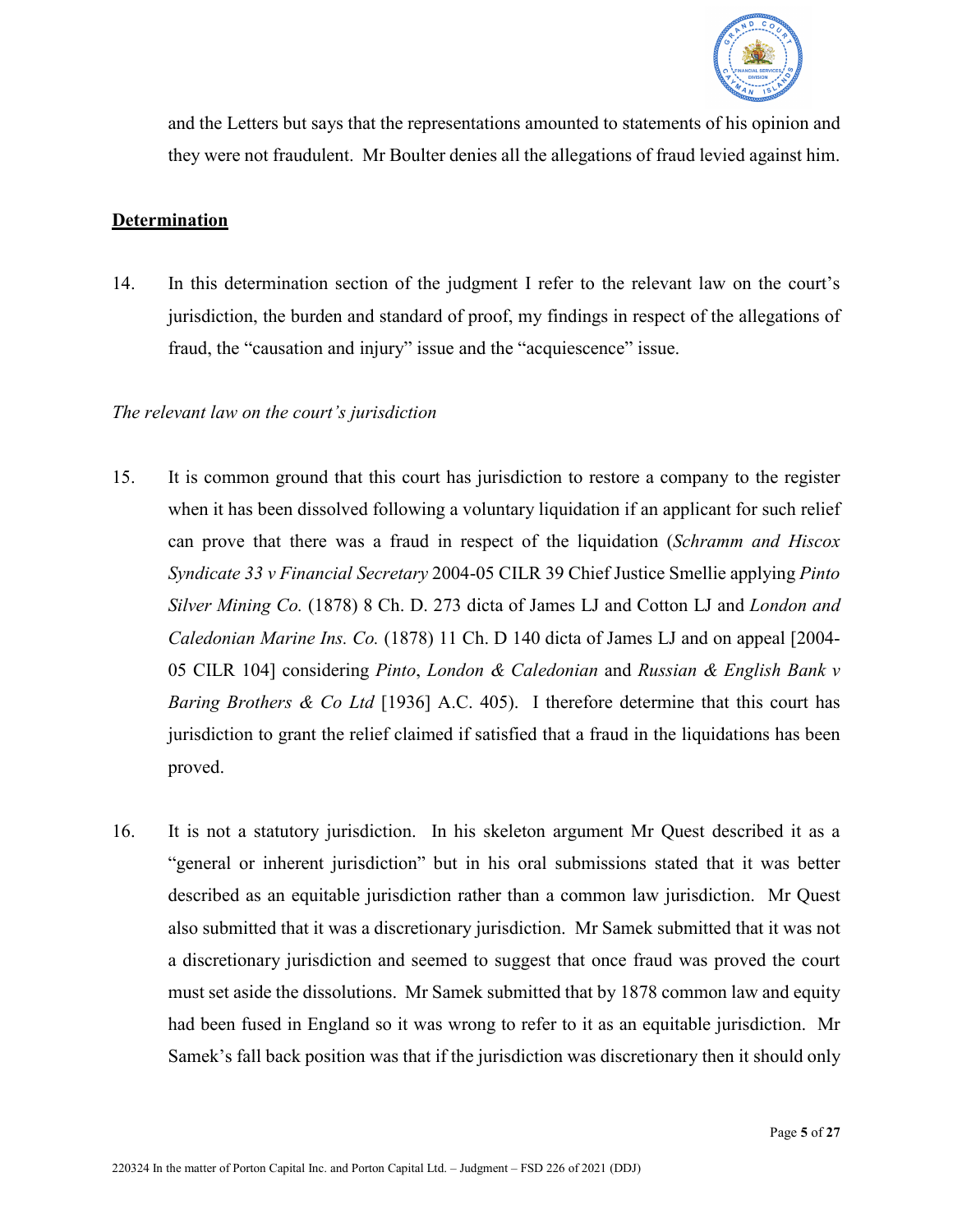

be in the rarest and most exceptional cases that the discretion would be exercised so as not to visit upon the fraudster the consequences of his fraud.

- 17. However the jurisdiction is described, it is a jurisdiction which a court must exercise with great caution. I note the cases on the policy principle that "fraud unravels all" but attention must also be given to the policy principles of certainty and finality. In other jurisdictions the elected representatives have passed laws which permit applications for companies that have been dissolved to be restored within a limited period (usually 2 years).
- 18. Collett JA sitting in the Court of Appeal in the Cayman Islands in *Schramm* at paragraph 8 stated:

"That decision [not to follow later UK models] must be regarded as a deliberate one on the part of the well-informed local legislature and is readily to be understood as a reaction to the establishment of the formidable array of offshore companies registered in these Islands, which present a scenario unlike that of the United Kingdom, Canada, Australia or other established countries of the Commonwealth: they do not, to anything like the same extent, seek to attract overseas business incorporations. Occasional injustice must be regarded as the price which the local legislature has considered to be worth permitting to occur rather than to introduce the uncertainties which might plague the Law if the more recent English precedents, or indeed those very recently introduced in Australia, were to be adopted here. Indeed, Australia has radically reformed its legislation within the recent past."

19. Relying on those important appellate observations Mr Quest submits that the local legislature of the Cayman Islands is to be taken to have made a deliberate decision not to introduce a statutory power to restore companies deemed to have been dissolved and to have preferred, in the interests of certainty and at the risk of occasional injustice, that dissolutions once concluded should not be disturbed. Mr Quest suggests that this should militate strongly towards keeping the fraud jurisdiction within very narrow bounds indeed.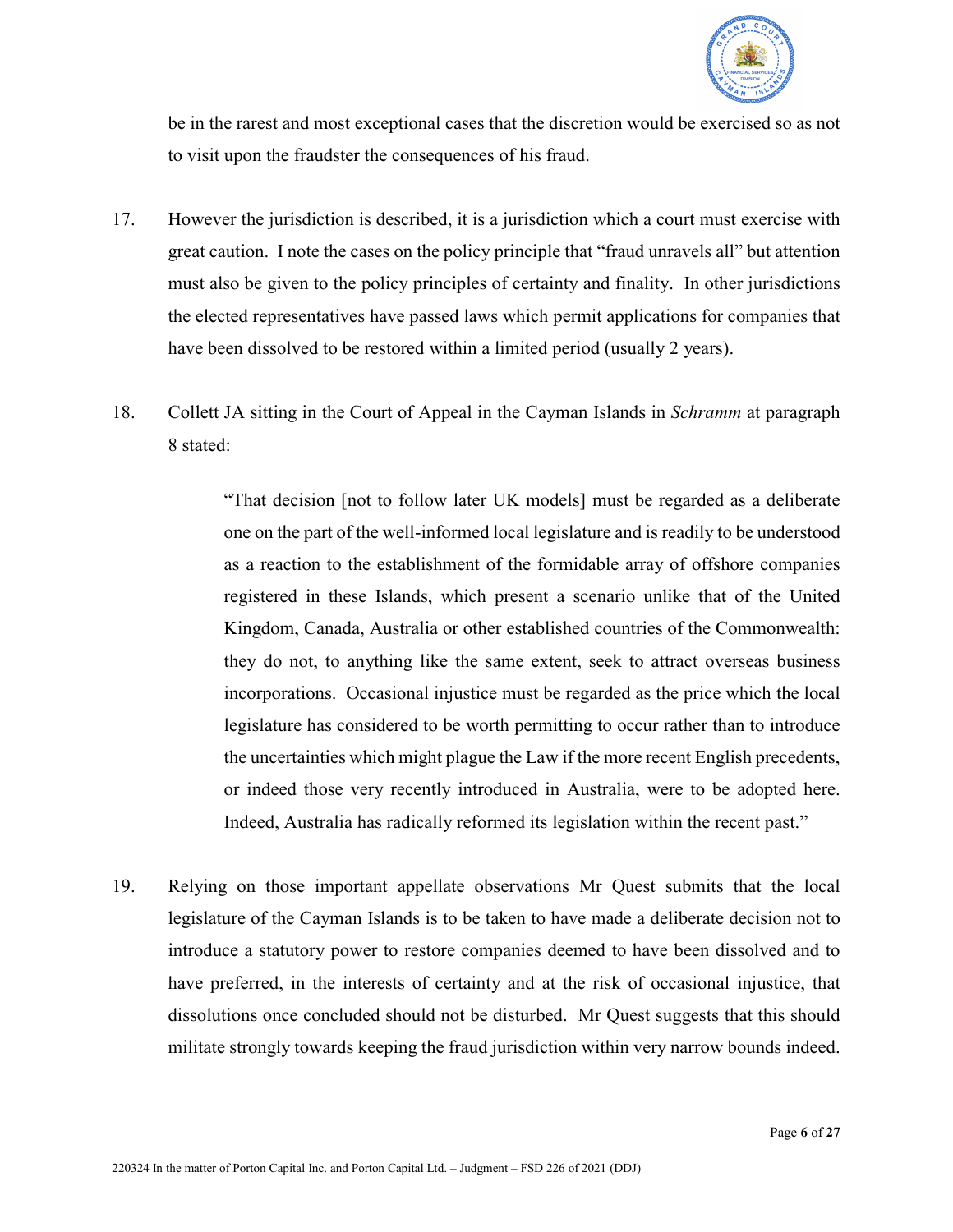

20. I took all these submissions into account when considering the jurisdiction of the court in this case.

# *The burden and standard of proof*

- 21. The burden of proof is on the Petitioner to prove its allegations of fraud.
- 22. It is well-established that the standard of proof is the civil standard of the balance of probabilities without a sliding scale depending on the gravity of the allegation (*Takhar v Gracefield Developments Limited* [2020] AC 450; *Re H (Minors) (Sexual Abuse: Standard of Proof)* [1996] AC 563; *Re B (Children)* [2009] AC 11 and *Bank St Petersburg PJSC v Arkhangelsky* [2020] EWCA Civ 408). Lord Sumption in *Takhar*, a case concerning an allegation that a judgment had been obtained by fraud, at paragraph 64 stated:

"The standard of proof for fraud is high, and rightly so. But once it is satisfied, there are no degrees of fraud which can affect the right to have the judgment set aside."

23. When at paragraph 76 of Mr Boulter's skeleton argument Mr Quest stated that "it is wellestablished that a heightened standard of proof is applied in respect of fraud and dishonesty allegations" he made the same mistake as Lord Steyn in *R (McCann) v Crown Court of Manchester* [2003] 1 AC 787, 812 where Lord Steyn made reference to a "heightened civil standard." As Lord Hoffmann made clear in *Re B (Children)* [2009] AC 11 there is only one civil standard of proof and that is the balance of probabilities. The court must be satisfied that the occurrence of the fact in question was more likely than not. The standard of proof does not vary with the gravity of the misconduct alleged but when assessing probabilities the court will have in mind as a factor, to whatever extent is appropriate in the particular case, that the more serious the allegation the less likely it is that the event occurred and, hence, the stronger should be the evidence before the court concludes that the allegation is established on the balance of probabilities. This does not mean that where a serious allegation is in issue, such as in a fraud case, the standard of proof required is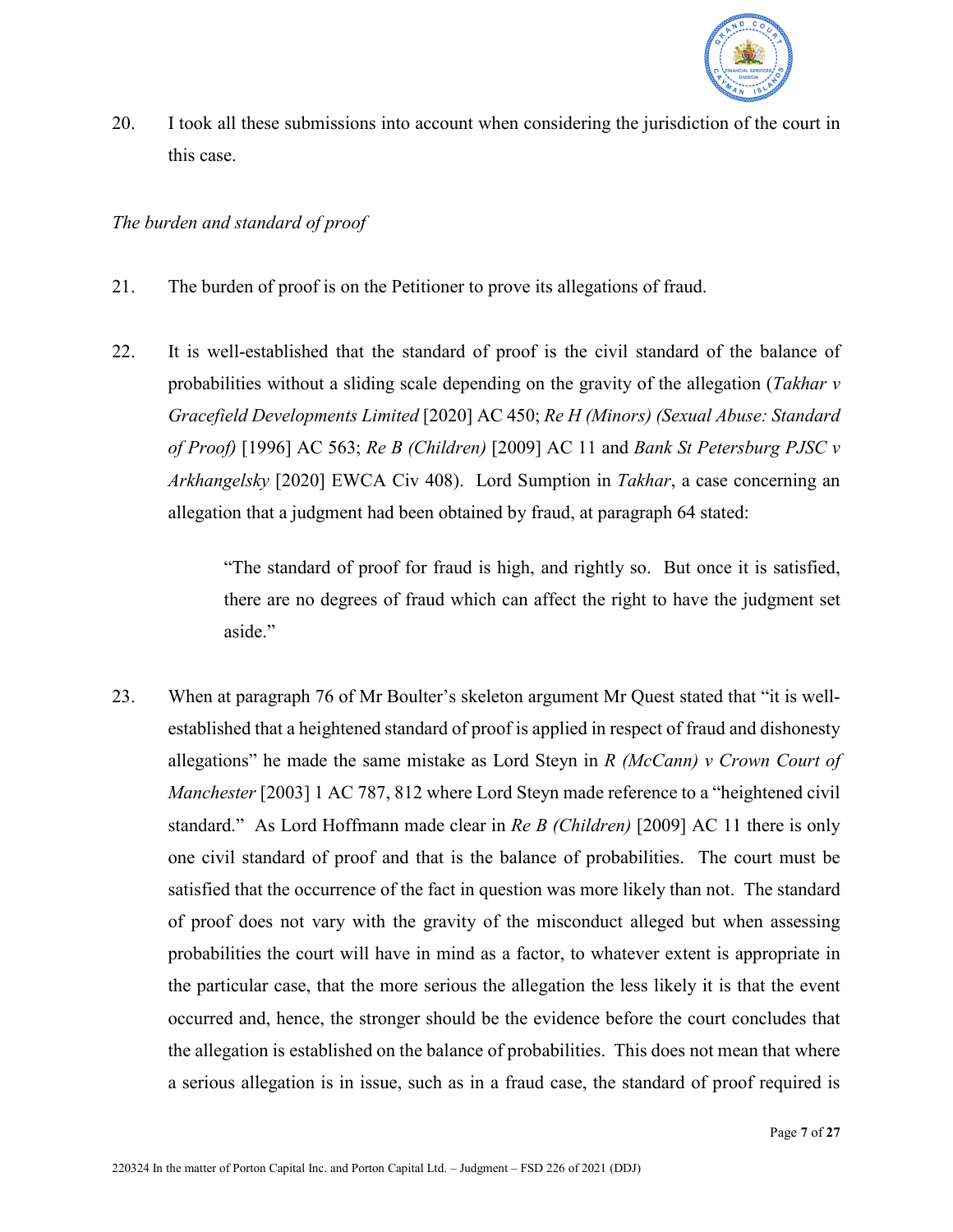higher. There is only one rule, namely that the occurrence of the fact in issue must be proved to have been more probable than not. Baroness Hale in *Re B (Children)* [2009] AC 11 at paragraph 70 stated:

"Neither the seriousness of the allegation nor the seriousness of the consequences should make any difference to the standard of proof to be applied in determining the facts. The inherent probabilities are simply something to be taken into account, where relevant, in deciding where the truth lies."

24. *Re B (Children)* has been applied in numerous subsequent cases. To take just one relatively recent example the English Court of Appeal in *Bank St Petersburg PJSC v Arkhangelsky* [2020] EWCA Civ 408, in the context of an appeal in a dishonesty case, applied these wellestablished principles and referred to other authorities to the effect that "cogent evidence is required to justify a finding of fraud or other discreditable conduct" with Sir Geoffrey Vos, the Chancellor of the High Court, delivering the main judgment. He cautioned judges at first instance against applying too high a standard of proof in dishonesty cases. Males LJ at paragraph 117 added:

> "In general it is legitimate and conventional, and a fair starting point, that fraud and dishonesty are inherently improbable, such that cogent evidence is required for their proof. But that is because, other things being equal, people do not usually act dishonestly, and it can be no more than a starting point. Ultimately, the only question is whether it has been proved that the occurrence of the fact in issue, in this case dishonesty in the realisation of the assets, was more probable than not."

25. In this case I apply the only relevant standard of proof, namely the civil standard of a balance of probabilities.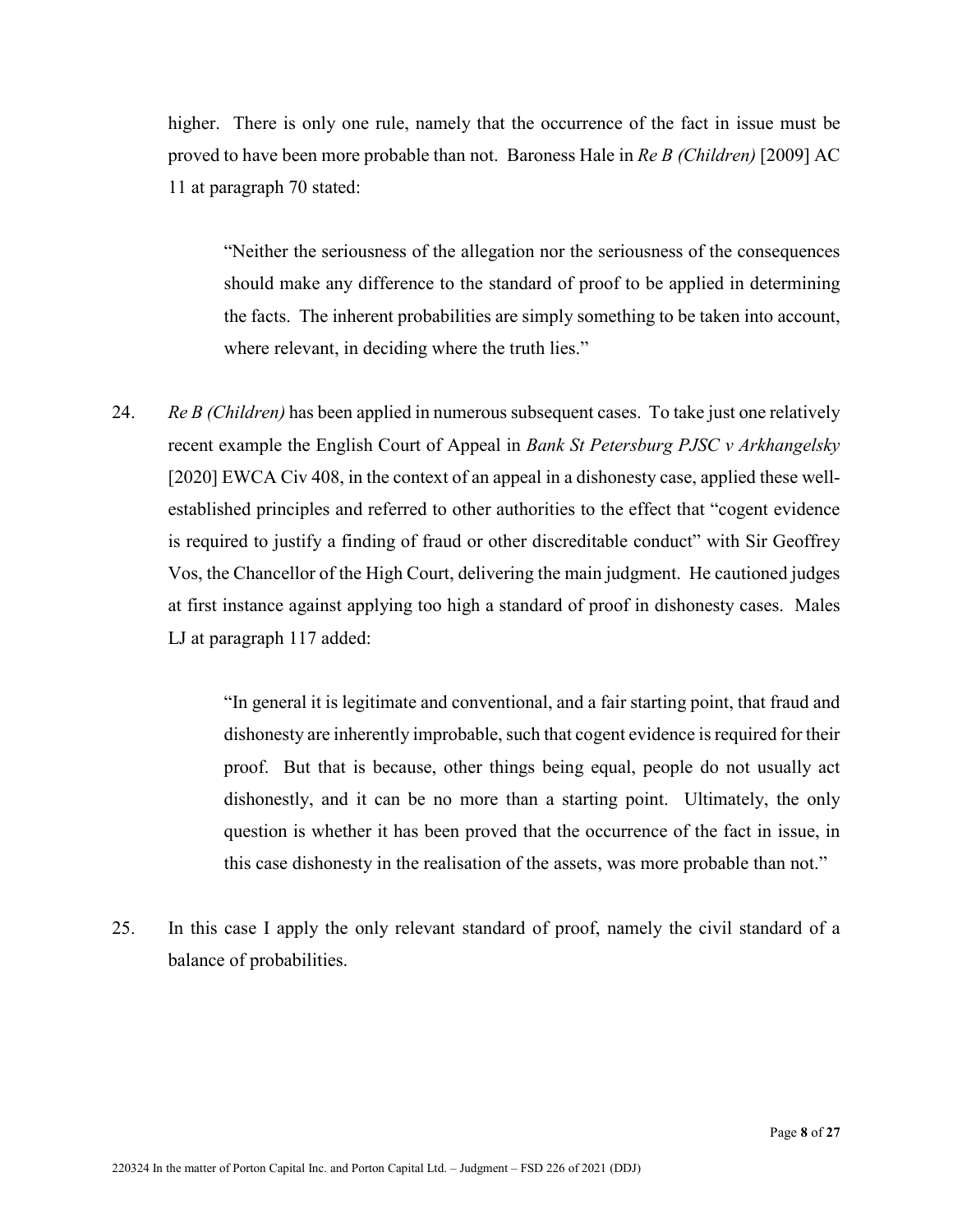- 26. The core allegations in this case are that Mr Boulter made fraudulent Declarations of Solvency and provided fraudulent representations in the Letters and on that basis there was a fraud in connection with the voluntary liquidation and the consequent dissolutions of the Porton Companies such that the dissolutions are to be impeached as fraudulent and must be set aside.
- 27. It appears to be common ground that as a minimum in this case the Petitioner must prove, on a balance of probabilities, that:
	- (1) there was a false representation in the Declarations of Solvency and/or the Letters; and
	- (2) Mr Boulter knew that the representation was false, had no belief in its truth or was reckless as to whether it was true or false.

# *Findings in respect of the Declarations of Solvency and the Letters*

- 28. I do not find that, at the time he signed the Declarations of Solvency and the Letters, Mr Boulter knew of the existence of claims intimated against the Porton Companies such that he knew or was reckless as to whether any of the representations contained in the Declarations of Solvency and the Letters were false.
- 29. In its Amended Particulars of Fraud (adopting a somewhat unsatisfactory "kitchen sink/scattergun" approach) the Petitioner pleads that when Mr Boulter signed the Declarations of Solvency and the Letters he knew of the existence of various claims by reason of certain specified matters and such was evidence of the falsity and fraud in this case. I can deal with the specified matters quite shortly as follows: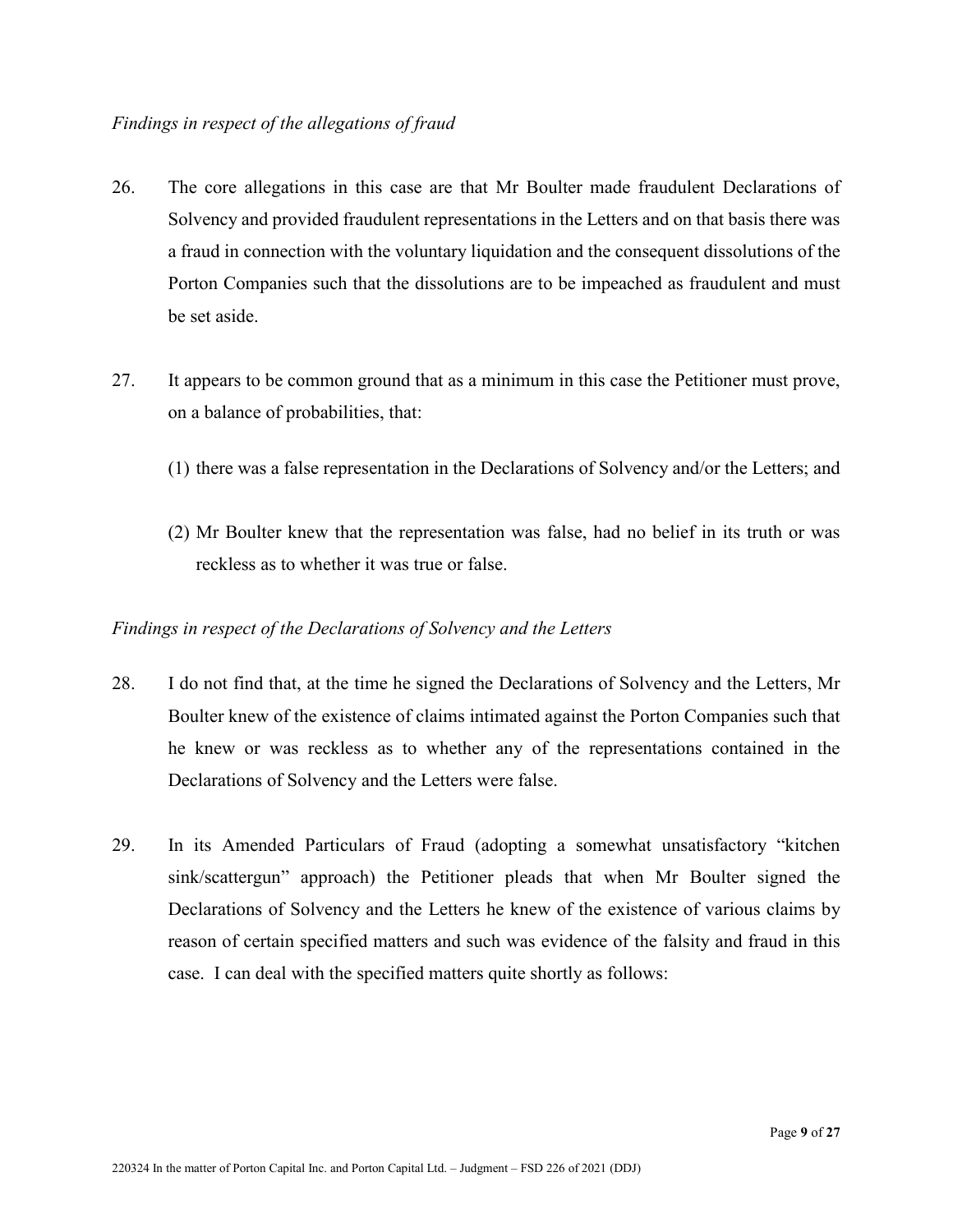(1) *Jones Day's correspondence with DLA*

The letter is dated 16 January 2015. The claim is against DLA. No claim is asserted against PCI. PCL is not referred to. I accept Mr Boulter's evidence to the effect that he believed that the complaint was groundless and there was, in any event, no complaint against PCI or any grounds for such. Mr Boulter said it was a complaint levelled against DLA and it was their duty to respond to it. Mr Boulter did not think that any claims were being made against the Porton Companies. Mr Boulter felt that by May 2017 it was "ancient history";

(2) *The South China Morning Post article 18 January 2015*

Again I accept Mr Boulter's evidence that when he came to sign the Declarations of Solvency and the Letters he regarded the South China Morning Post article as "purely historic in nature" and "no more than anonymous grumblings that had never been articulated in direct complaints.";

#### (3) *The Porton Capital Investor Action Group*

The group was incorporated on 5 February 2015. I accept Mr Boulter's evidence that he was never contacted by the group or anyone purporting to represent it. I agree with Mr Quest that the basis under this heading is a "pretty flimsy basis for alleging that Mr Boulter knew that the company was indebted, had a liability…". In his evidence Mr Boulter said they tried to reach out to see what the group's intentions were but they could not find a representative to engage with and accepted that they did not send a letter to its registered office. I accept Mr Boulter's statement that the mere incorporation of the group did not give rise in his mind to a debt, contingent liability, potential liability or unrecognised claim;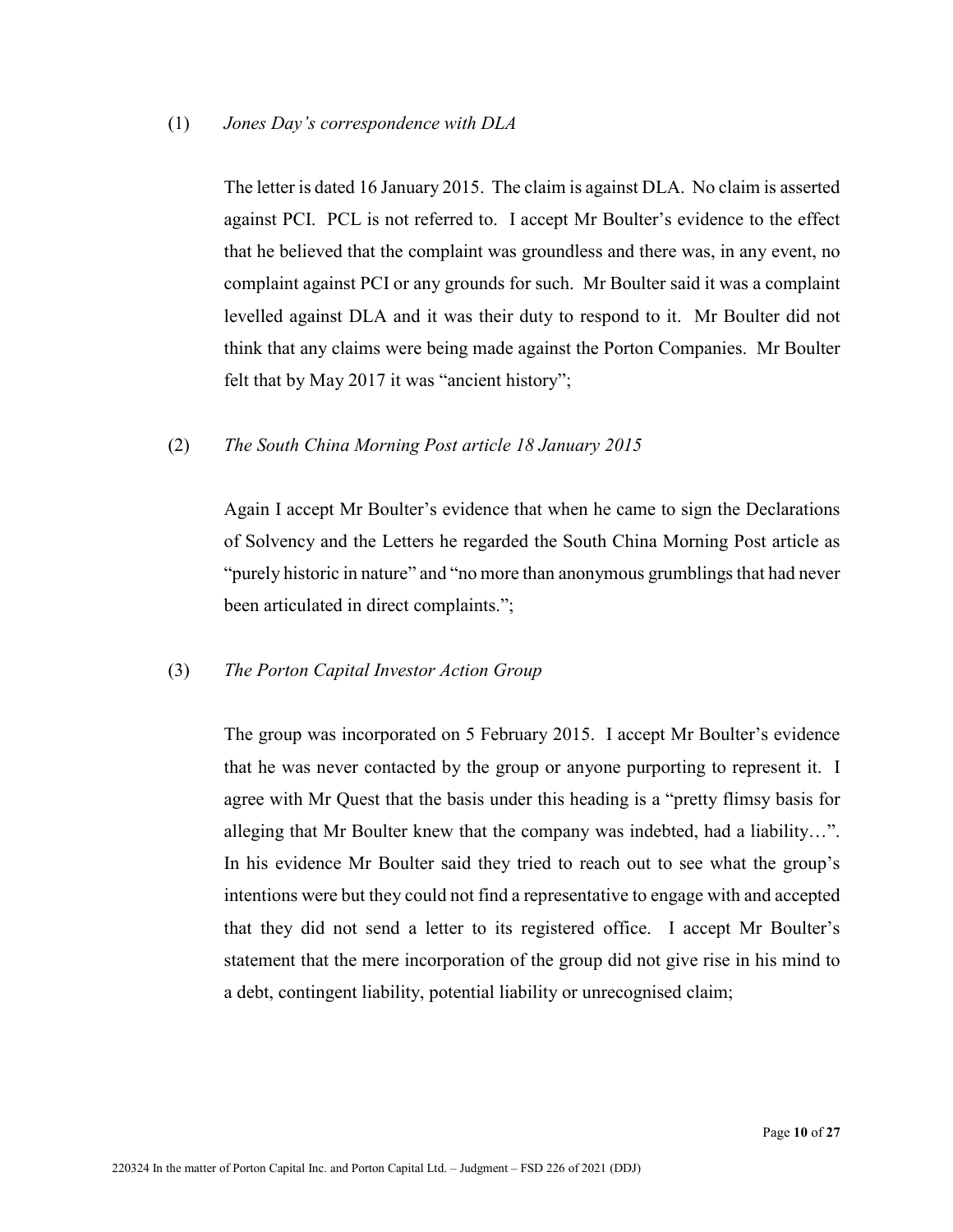#### (4) *David Lewnes*

Mr Boulter referred to Mr Lewnes creating a negative online blog and media campaign and he was referenced in the South China Morning Post article. Mr Boulter felt Mr Lewnes was simply trying to put leverage over the Porton Companies to extract money from them but Mr Lewnes never articulated any claim that had merit and he never threatened to sue. The evidence reveals that Mr Lewnes entered into a settlement agreement on 13 May 2015 with a release clause. As at 15 May 2017 Mr Lewnes was not a creditor or contingent creditor and had no valid claim potential or otherwise;

#### (5) *Henk Herfst*

Henk Herfst entered into a settlement agreement on 18 December 2015 and was not a creditor or contingent creditor and had no valid claim potential or otherwise;

#### (6) *Dr S Ali A Samad*

I accept Mr Boulter's evidence that he genuinely felt that Dr Samad's complaints dating back to 2013 were "groundless", "inaccurate" and based on mathematical misunderstandings and that Dr Samad had no grounds whatsoever for a complaint. Mr Boulter says that Dr Samad did not have a claim and he asked him repeatedly to articulate a claim which he failed to do. Mr Boulter heard nothing further from June 2015 and no claim was ever brought. I accept as genuinely held Mr Boulter's view that the email exchanges with Dr Samad did not give rise to a debt, liability of whatever nature or unrecognised claim;

#### (7) *Ben Buitendag*

The correspondence on 13 May 2015 refers to the possibility of making regulatory complaints and his wish to have his investment funds returned and "to expose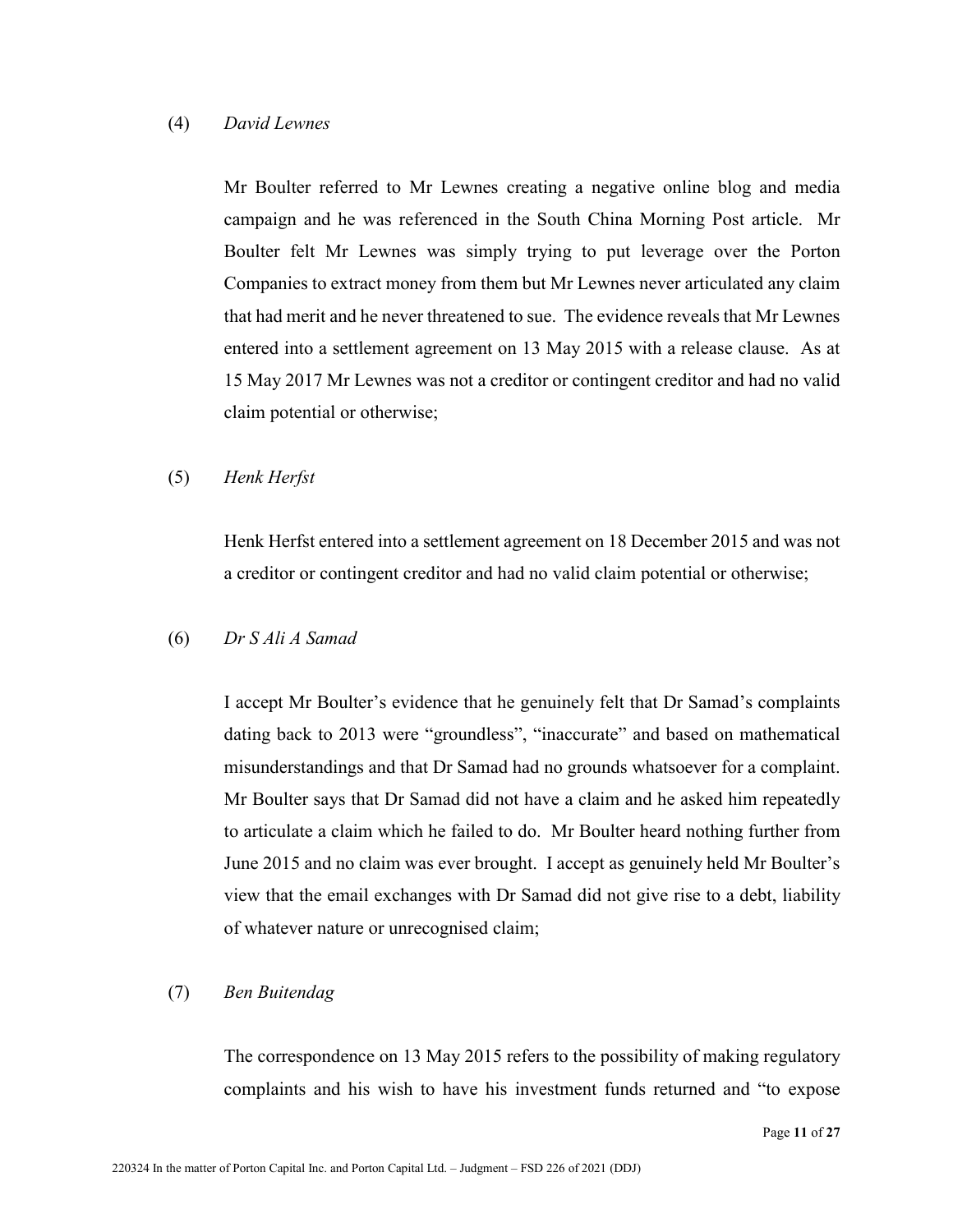irregularities if any." I accept that Mr Boulter genuinely held the view that Mr Buitendag was making "a clumsy attempt to extort a payment from Porton, when he had no entitlement to any such payment." These email exchanges do not prove that Mr Boulter knew or was reckless as to whether any of the representations he made in the Declarations of Solvency and the Letters were false. These email exchanges do not assist the Petitioner in advancing its allegations of fraud;

#### (8) *The Offshore Alert Forum*

I note the letter dated 11 December 2017 from Nelson Mullins which asserts a claim on behalf of Mr Boulter and "Porton Capital" and is not evidence of a claim against the Porton Companies. Mr Boulter said that the posts "were from anonymous bloggers that we have no clue who they were … The whole site was fabricated. It was all manufactured. It is as close as you are going to get to fake news." I accept as genuine Mr Boulter's evidence that in his mind "anonymous posts on a webbased chat room" fell far short of what would be required to give rise to a relevant liability. Again such is not evidence of fraud against Mr Boulter;

#### (9) *Various settlement agreements*

Again the vague and generalised pleas in this respect get nowhere near jumping the hurdle in respect of fraud;

#### (10) *Pinsent Masons' letter dated 29 March 2016*

Mr Boulter asked Pinsent Masons' to be more specific rather than providing a "laundry list". Mr Boulter said he was hoping that if amongst the "laundry list" there was something they thought was important they would write with "some specificity, but he didn't… that was the end of the matter which proved to me that there was nothing else there." I accept Mr Boulter's evidence that he reasonably concluded that this correspondence did not give rise to a relevant liability;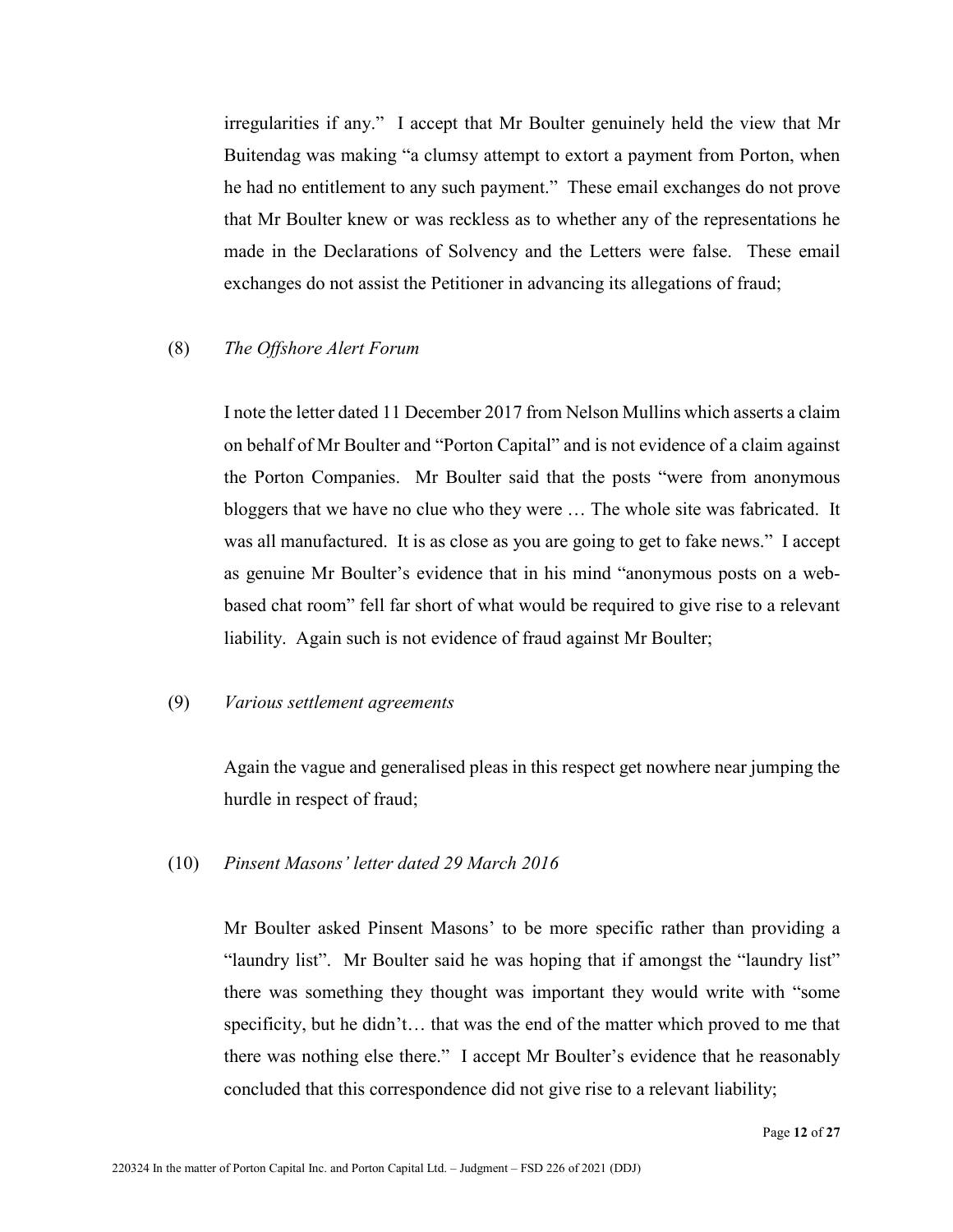#### (11) *Macfarlanes' correspondence in July and August 2016*

Mr Boulter during his cross-examination stressed that it was important to consider "the context of the whole correspondence" but Mr Samek was not interested in the context. Mr Boulter gave the context in re-examination stressing that "the correspondence basically ended at the end of August." Mr Boulter had stated during his cross-examination that he felt that Macfarlanes were conflicted but did not accept that there was "the potentiality for claims" adding: "I didn't think any of the claims that they had here had any merit, but under the rules of insurance, when you get a laundry list like this, it's prudent to notify the insurers, and we did that, but I don't believe anything here had any merit. I think that there was an underhanded strategy to scupper the deal that we had in hand, and that was the first part of the correspondence where they basically wanted to vote against the sale of Enigma … and at the end of August, it all stopped…" Mr Boulter says "I actually went further and I invited Macfarlanes, if you have got a claim, litigate it, because it was becoming tiresome" but nothing was forthcoming. I accept that there was never any suggestion of a financial claim against the Porton Companies. Again I accept Mr Boulter's evidence that the correspondence did not give rise in his mind to any relevant liabilities; and finally

#### (12) *Rosenblatt's letter dated 26 July 2016 and claim form*

Mr Boulter was not cross-examined in respect of the Rosenblatt letter and claim form. This was in respect of a claim for breach of trust against DLA with a claim form issued on 18 April 2016 in order to preserve the limitation period. No claim was asserted against PCI. PCL was not even mentioned. Mr Boulter says he was told the claim form was not served and expired later in 2016. I accept Mr Boulter's evidence that he genuinely believed that the claim had been abandoned and concluded that it did not give rise to any relevant liability.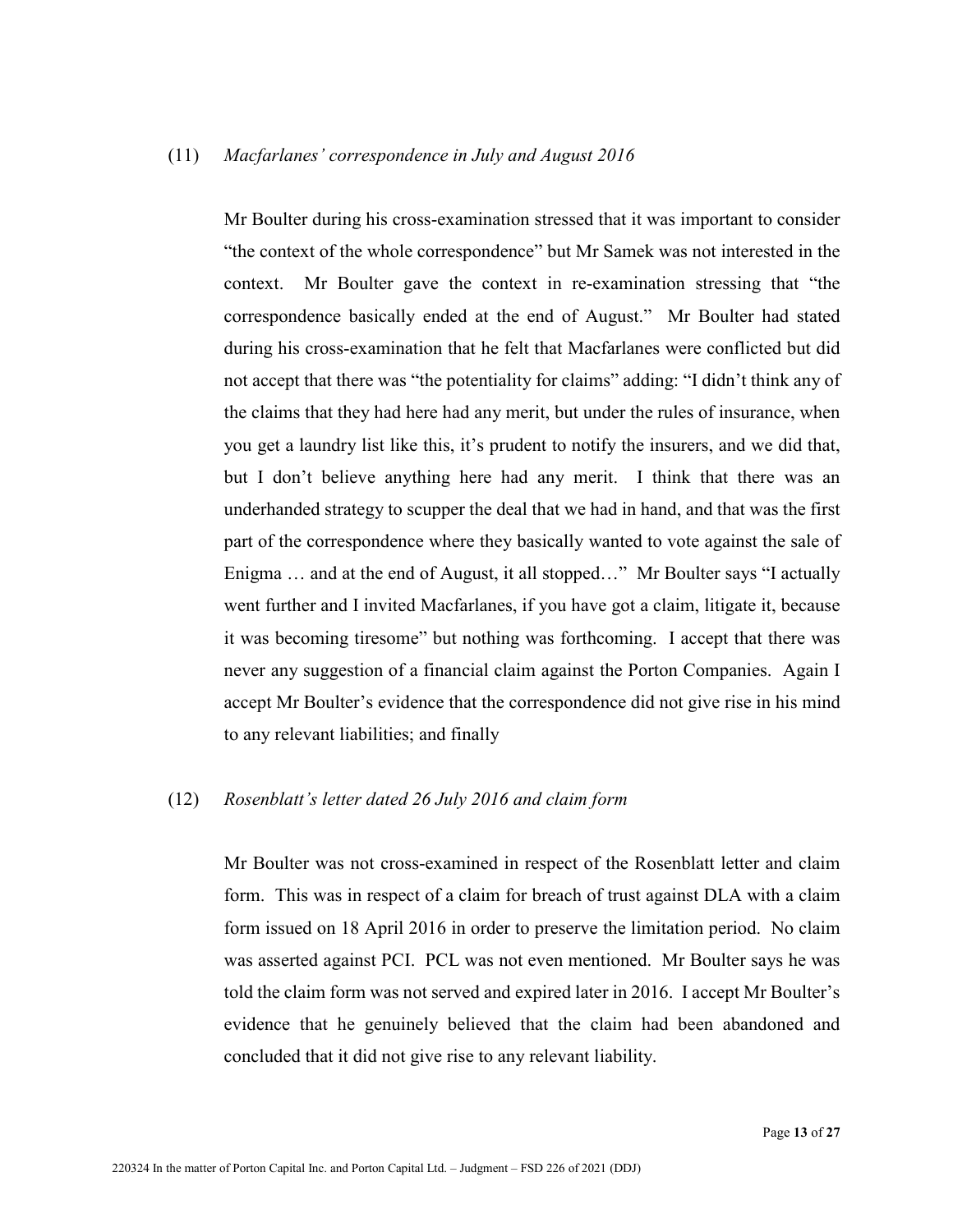- 30. I am not satisfied, on the evidence presented to this court, that Mr Boulter knew that any of the representations he made in the Declarations of Solvency and the Letters were false, had no belief in their truth or was reckless as to whether they were true or false. In light of this conclusion I do not need to decide on the objective falsity of any of the representations, as if any could objectively be regarded as false the Petitioner has not proved the necessary subjective mental element on the part of Mr Boulter.
- 31. Mr Boulter's oral evidence was unshaken during a lengthy cross-examination that continued well into the night, his time. I accept Mr Boulter's evidence that he made full enquiry into the affairs of the Porton Companies and that having done so he honestly believed that the Porton Companies would be able to pay their debts in full together with interest at the prescribed rate within a period of twelve months from the commencement of the winding up. I accept Mr Quest's submissions that there is no basis for rejecting Mr Boulter's evidence that he made full inquiry and that "it is not the job of a director to solicit claims, or to solicit liabilities."
- 32. I also accept Mr Boulter's evidence that he honestly believed that the Porton Companies had no contingent liabilities, potential creditors or unrecognised claims.
- 33. Mr Boulter, a qualified accountant, explains in detail in his evidence the process he went through and his consideration of the various categories of possible claims before concluding that the Porton Companies had no relevant liabilities. Mr Boulter identifies the five factors that he says "strengthened his belief" that neither PCI nor PCL had any relevant liabilities as follows:
	- (1) only a "tiny number" of the 2,638 investors had ever voiced any complaint and fewer still ever asserted any intention to bring a claim;
	- (2) the few complaints that had been made failed to articulate a legitimate claim or were based on clear factual errors or misunderstandings;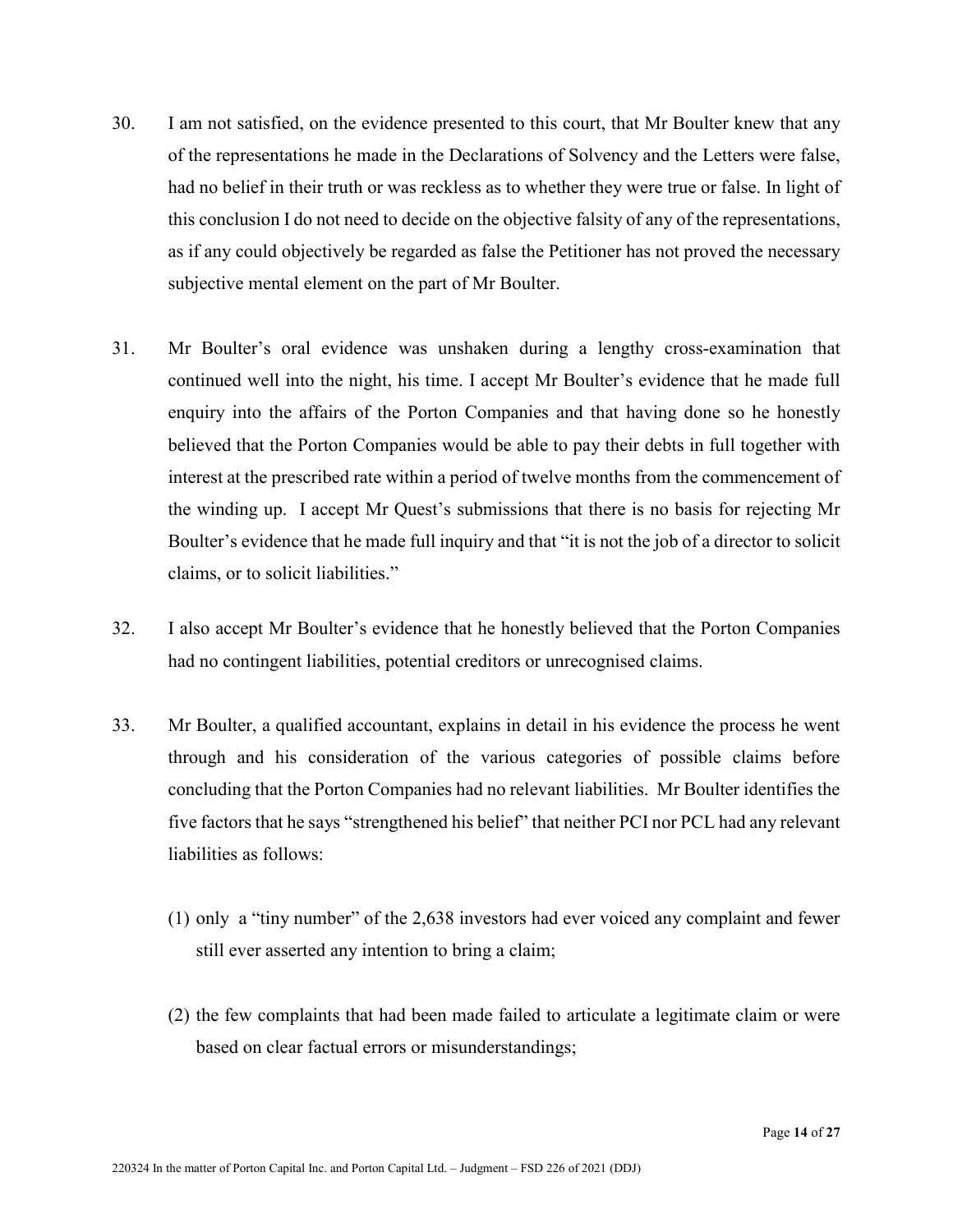- (3) no investor had ever actually pursued any claims against either PCI or PCL despite a handful of threats to do so;
- (4) a number of investors represented by reputable law firms had abandoned possible claims they had threatened against DLA indicating to him an acceptance that they had no claims; and
- (5) by May 2017 a significant time had passed since the complaints had been made such that they were effectively of historic interest only.

Mr Boulter was not significantly shaken during a robust and vigorous cross-examination on these issues.

- 34. In his evidence Mr Boulter referred to "several conversations with FFP" where he explained the nature of the former businesses of the Porton Companies and Porton Capital Technology Fund and that there were several thousand investors who had suffered losses and were, unsurprisingly, unhappy about that fact. Mr Boulter says that he specifically said that over the years some investors had expressed their unhappiness and discontent and that as liquidators they may also receive further "grumblings" from unhappy investors.
- 35. Mr Boulter explained that there is always a risk when funding start-ups. The flipside however is that when start-up companies are successful the investment returns for early investors can be very high. Mr Boulter added that it did not follow from the fact that an investor lost their investment that someone must be liable for compensation. Mr Boulter stated his view that this is the risk investors take when they make high risk investments in start-up companies. Mr Boulter said that he considered most, if not all, of the episodes that are relied upon in the Petitioner's pleading and concluded that there were no contingent liabilities and that the investors were not potential creditors. Mr Boulter added that he firmly believed in May 2017, and continues to believe, that "there was nothing improper in the conduct of the business of either the Porton Companies or Enigma. As such I firmly believed that there were no unrecognised claims that could emerge." Mr Boulter explained that in signing the Declarations of Solvency and the Letters he: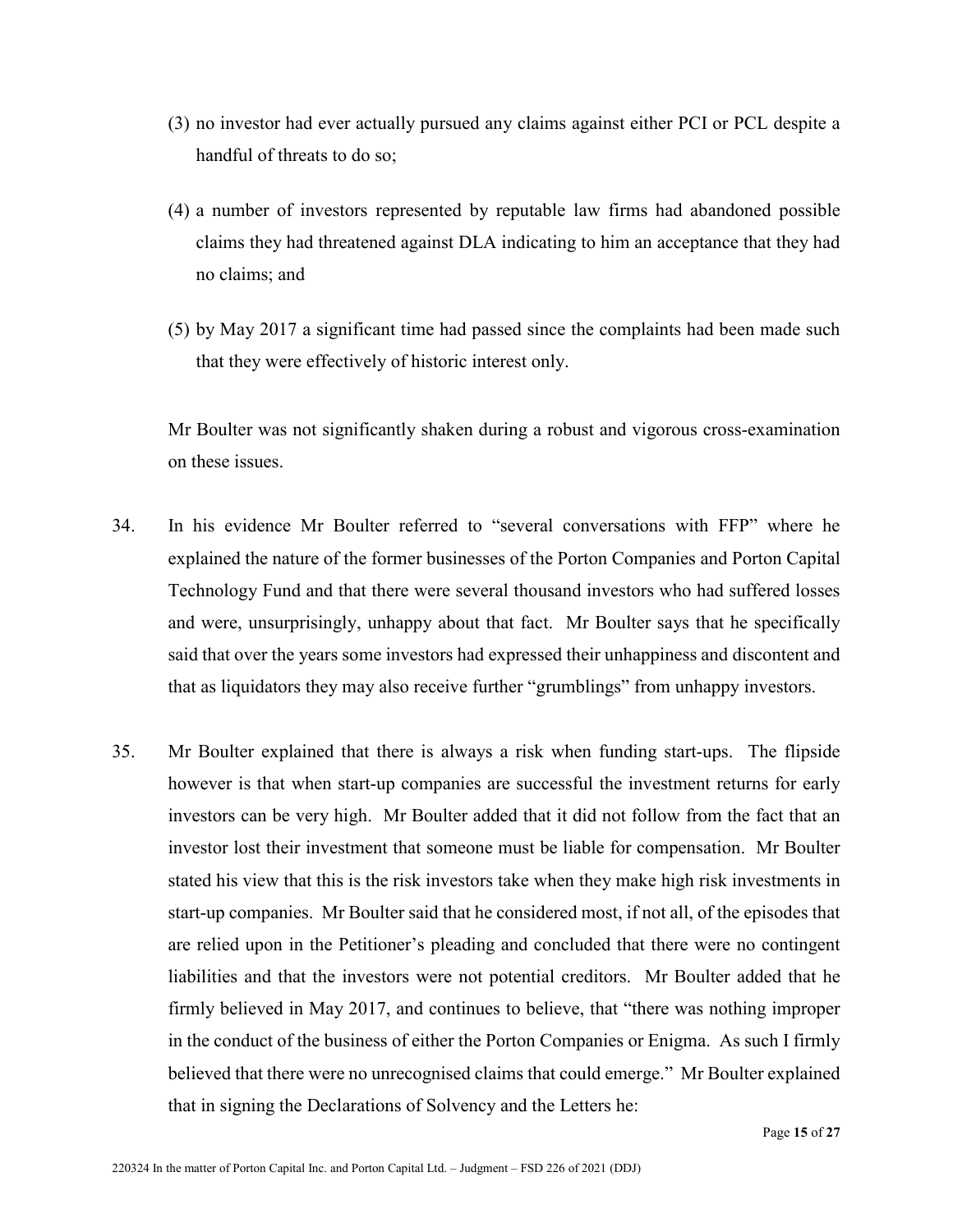"…carefully considered whether there were any claims or complaints that should be recognised as contingent liabilities, whether there were potential creditors or unrecognised claims and genuinely concluded that there were not. That conclusion was supported by the fact that the relatively limited number of complaints that had previously been made against the Porton Companies had either been resolved or were so baseless or historic (or both) that I believed they were no longer being pursued, and that no actual claim had been commenced against either of the Porton Companies."

- 36. Mr Boulter adds that if he had not reached that conclusion he would not have signed the Declarations of Solvency or the Letters. Mr Boulter does not accept that he made any fraudulent misrepresentations to the Porton JVLs and says that his approval of the final accounts in his capacity as shareholder was based upon his genuine assessment and understanding of the financial position of the Porton Companies.
- 37. During his extensive cross-examination Mr Boulter referred to his approach in respect of the Declarations of Solvency and the Letters:

"I believe I approached the matter methodically, diligently, professionally. I believe I made full enquiry, I think I came down to reasonable opinions. I believed those opinions to be fair and true and it was on the basis of that diligent exercise I entered into those agreements. I think I have articulated it, you know, in my evidence, and I believe that to be what I thought then, and what I continue to think today."

38. It was put to Mr Boulter in cross-examination that the documents from 2013 to 2017 suggest claims and his failure to disclose them and the pressure he placed on the liquidators to shut down the Porton Companies was because he did not want a "proper investigation or a court-supervised process taking place." Mr Boulter responded as follows: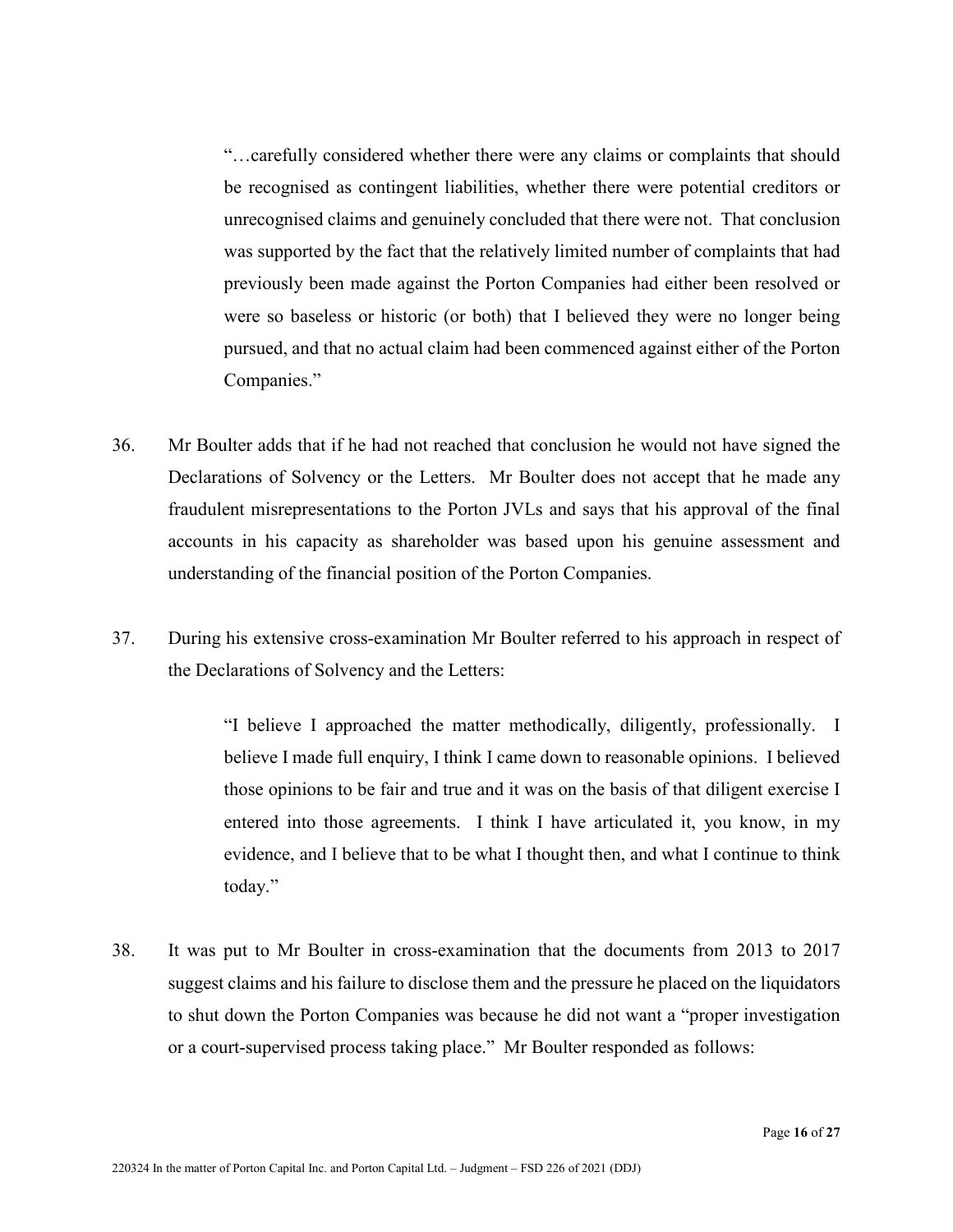"I believe I entered a process that was methodical, diligent. I believed in it honestly. I think I came to reasonable conclusions and opinions. I believed in those opinions. I think they are founded in fact. There were no claims against Porton. These matters were old. They had effectively died. Most of them, there was no merit to any of these claims, and so when I looked at it in the context of contingent liabilities or unasserted claims I didn't see the possibility that these categories of claims could rise to that standard at all, and so I was happy to sign the Appendix 4 representation [the Letters] and on the back of that I was happy to sign the declaration of solvency which was a forward-looking statement, and it is proven over the course of time. Over those twelve months I didn't get any claims from any investors or any other parties so my declaration was proved to be correct. So no, I disagree with you."

- 39. Mr Boulter consistently maintained during cross-examination that he had not acted fraudulently and that the opinions he expressed and the representations he made in the Declarations of Solvency and the Letters were honestly expressed and made. Mr Boulter's evidence was to the effect that there were no relevant claims or liabilities, contingent, potential, or unrecognised. As it transpires not even the Petitioner, who was well aware of the liquidation proceedings before dissolution, put in a proof of debt. Indeed although the liquidations were properly advertised and public knowledge no proofs of debt were ever lodged by anyone.
- 40. It is worthy of note that the Porton JVLs engaged in correspondence with the Petitioner from August 2017 culminating in a letter dated 12 October 2017 from the Porton JVLs to the Petitioner indicating in effect that if nothing further was heard from them by 3 November 2017 they intended to "proceed with the conclusion of the liquidation proceedings". Nothing further was heard from the Petitioner in respect of its enquiries prior to the dissolution of PCI and PCL. It is plain to me that the Porton JVLs were, as submitted by Mr Quest, seeking to discharge their duties responsibly and conscientiously and to conduct a genuine liquidation process. They plainly did not think that there were any claims that were capable of preventing the valid dissolutions of PCI and PCL. Like Mr Boulter the Porton JVLs considered that PCI and PCL had no liabilities. Moreover I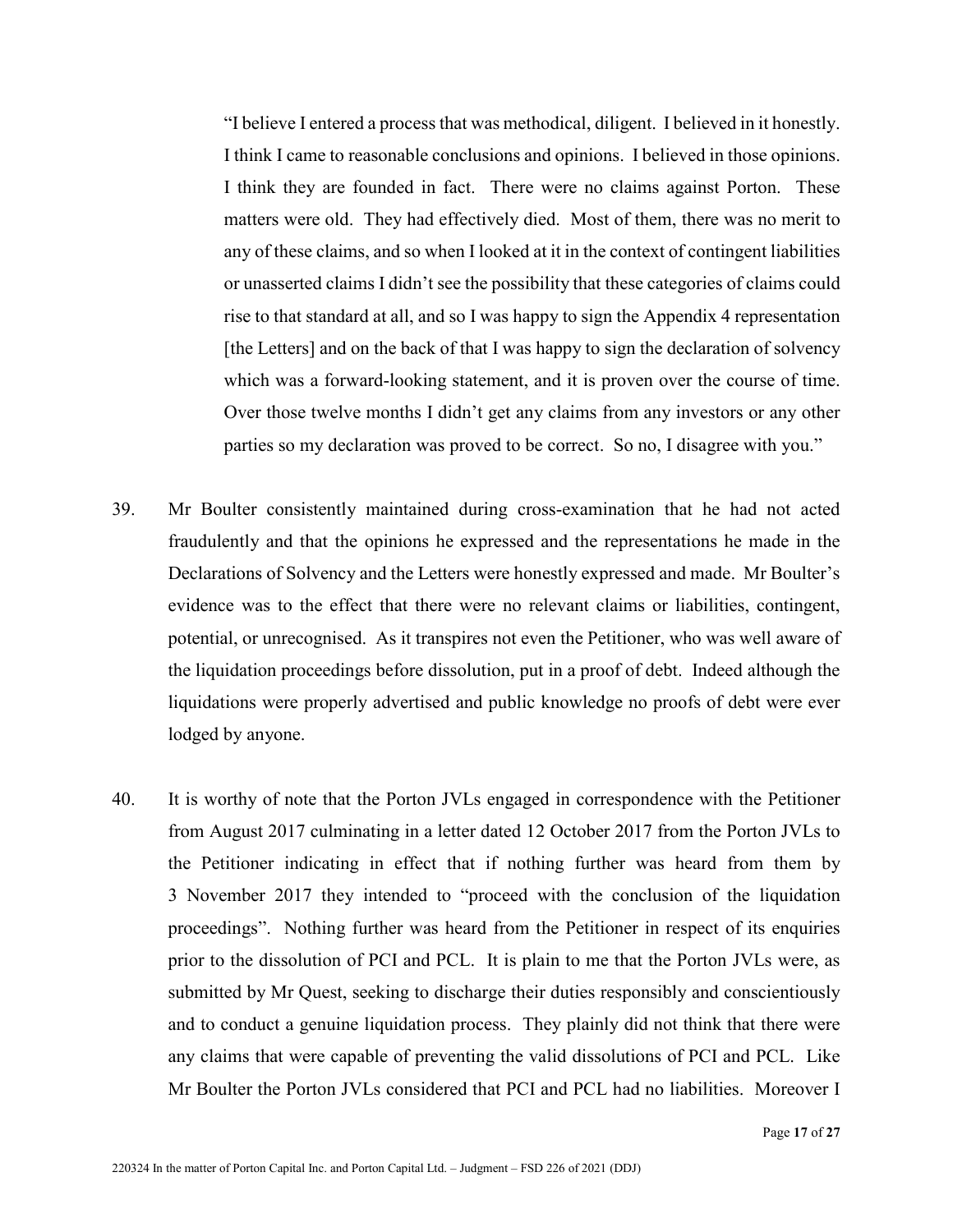have received no satisfactory explanation as to why the Petitioner took no effective action until after the dissolutions of PCI and PCL. The Petitioner lodged the petition on 29 July 2021, three years and nine months after the 3 November 2017 deadline provided by the Porton JVLs and approximately three and a half years after the deemed dissolutions.

#### *Findings in respect of alleged fraudulent breaches of fiduciary duty*

41. I am not satisfied that there were any fraudulent breaches of fiduciary duties committed by Mr Boulter as alleged by the Petitioner. There were no claims that were required to be disclosed. Mr Boulter did not act in fraudulent breach of fiduciary duty. He honestly believed that there was nothing that he was duty bound to disclose.

#### *Findings in respect of alleged fraudulent misrepresentations*

42. I am not satisfied that there were any fraudulent misrepresentations made by Mr Boulter to the Porton JVLs. I confess I found it somewhat difficult to understand the Petitioner's case in this respect. It concerned firstly, a letter dated 4 July 2017 sent by the Petitioner to Mr Charles Cook at DLA which expressed "concerns" and requested "information and documentation" in respect of "Enigma and Porton". The Petitioner says that Mr Boulter should have forwarded that letter to the Porton JVLs. Mr Boulter says that he cannot recall being shown or told about the letter. The Petitioner has not proved that such letter came to the attention of Mr Boulter. In any event Mr Boulter honestly believed that PCI had no liability to the Petitioner. Secondly the Petitioner appears to seek to place reliance on emails from Mr Boulter to the Porton JVLs asking them to get on with the liquidation. I accept Mr Boulter's evidence in effect that there was nothing sinister in these chasers. I am satisfied that there is nothing in the Petitioner's allegations in respect of fraudulent misrepresentations.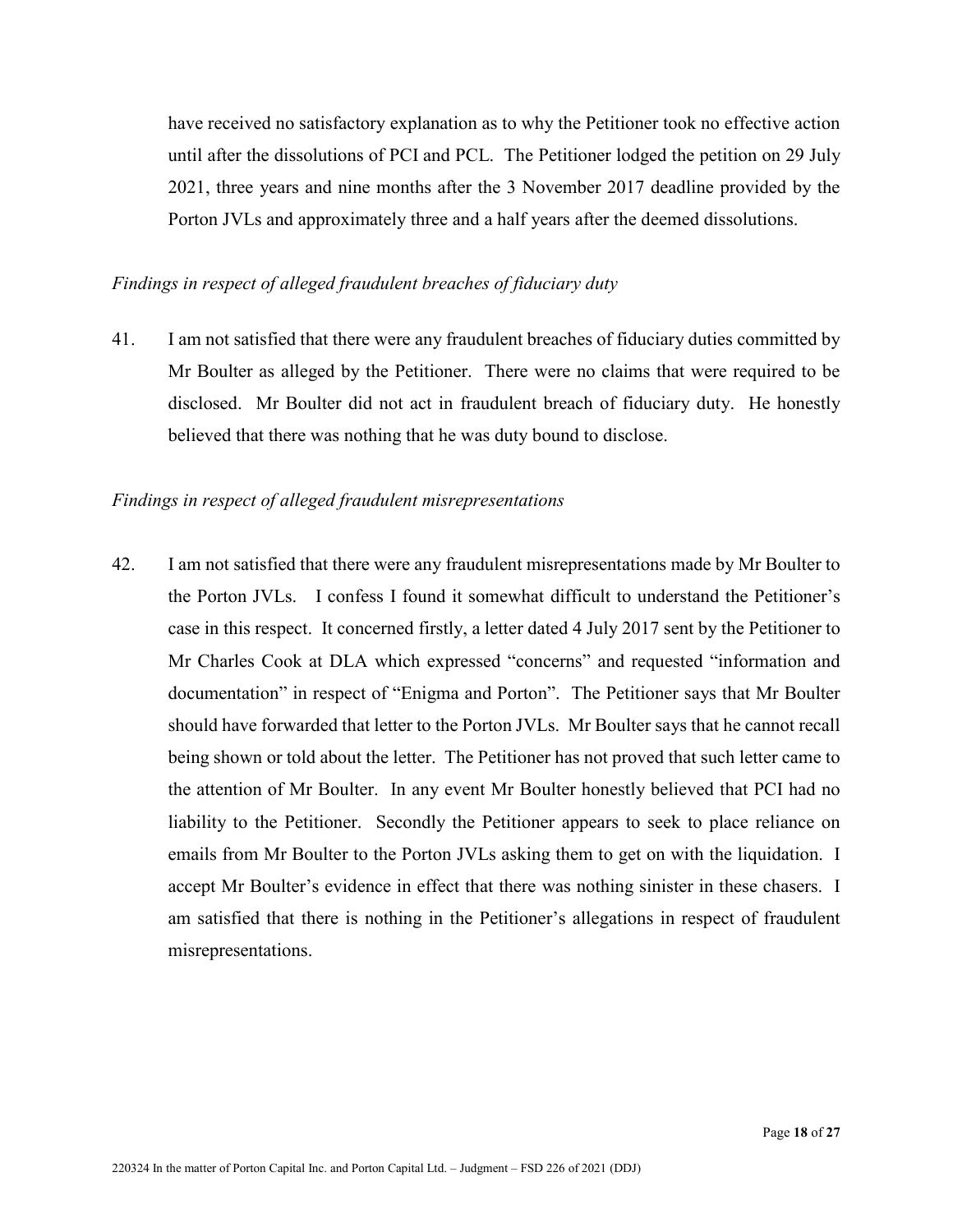43. I am not satisfied that Mr Boulter fraudulently approved the final accounts. I have no reason to doubt Mr Boulter's evidence that he was not involved in the preparation of the liquidator's final reports and accounts which were prepared by the liquidators. There is no evidence to the contrary. In approving the final accounts Mr Boulter was doing so as a shareholder. I accept, as Mr Quest submitted, that Mr Boulter was not making any statements or representations in the final accounts, nor was he deceiving anyone. The Porton JVLs had professionally conducted the liquidation and advertised for creditors but none had come forward. No proofs of debt had been lodged, never mind accepted. Mr Boulter's approval of the final accounts simply confirmed that, as a shareholder, he was satisfied that the final accounts reflected the liquidation as conducted by the professional Porton JVLs which they plainly did. I accept that Mr Boulter honestly believed that PCI and PCL did not have any relevant liabilities and that he honestly believed that the final accounts were correct.

#### *Observations and findings on the allegations and the evidence*

- 44. Mr Samek, perhaps subtly hinting that I should not allow Mr Boulter to pull the wool over my eyes, made the obvious point that in fraud cases it is rare to discover the fraudster holding the "smoking gun." Mr Samek submitted that reliance could be placed on the circumstantial evidence and sought to obtain support from the following words of Rix LJ in *JSC BTA Bank v Ablyazov* [2012] EWCA Civ 1411 at paragraph 52 namely: "It is, however, the essence of a successful case of circumstantial evidence that the whole is stronger than individual parts. It becomes a net from which there is no escape."
- 45. I take into account all the pieces of evidence presented to the court in this case. I have to say that each piece of evidence whether taken individually or collectively does not establish, on a balance of probabilities, a case of fraud against Mr Boulter.
- 46. I have considered the specific allegations of fraud in this case and on all the evidence before me have found them, on a balance of probabilities, not to be proved. I should stress that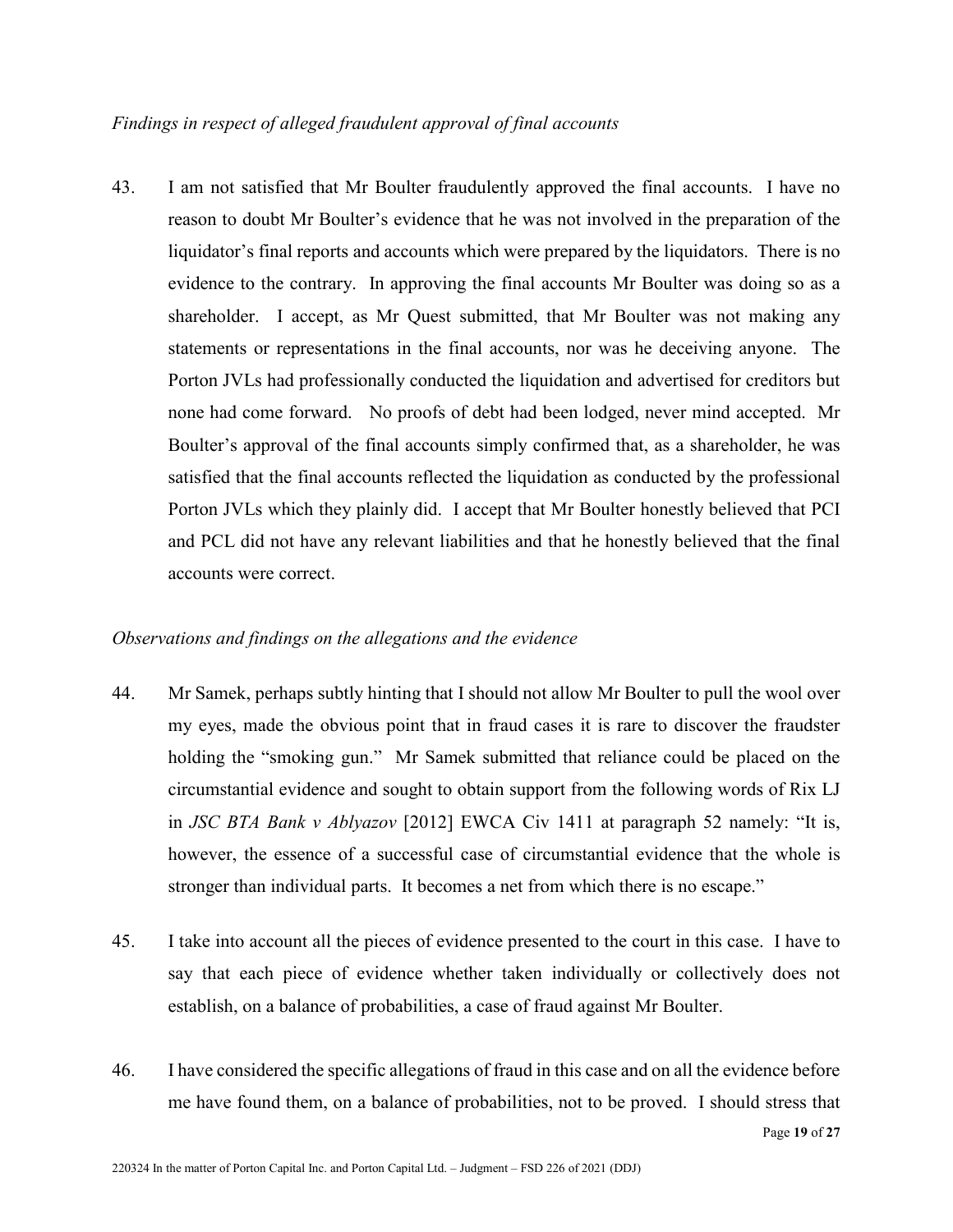this case is not about what the Petitioner describes as the "Enigma Investment Scheme." Mr Allen, one of the Joint Liquidators of the Petitioner, was at pains to make this clear when he stated at paragraph 8 of his third affidavit:

"For the avoidance of doubt, this affidavit does not seek to present evidence with a view to proving the existence of fraud in relation to the Enigma Investment Scheme. I understand that this is a separate issue which is the subject of the proceedings in England. This affidavit (and indeed the Petition) is concerned only with the narrow issue of whether Mr Boulter's actions in relation to the liquidations and dissolutions of the Porton Companies amount to a fraud in those liquidations."

- 47. On that "narrow issue", for the reasons contained in this judgment, I have decided against the Petitioner. I have found that the evidence does not, on a balance of probabilities, prove that Mr Boulter committed a fraud in respect of the liquidations and dissolutions of the Porton Companies as alleged by the Petitioner.
- 48. I should add that Mr Boulter is one of the defendants in the English proceedings which, as I understand the position, are being vigorously defended. If there has been any wrongdoing in respect of the so-called "Enigma Investment Scheme" Mr Boulter will be brought to justice by the English court. If there has been no wrongdoing then those proceedings will be dismissed. This court sitting in the Cayman Islands must confine itself to the evidence filed in these proceedings and determine the allegations of fraud on the basis of the pleadings, the evidence and submissions advanced in this jurisdiction.

#### *Two other issues*

49. There are two other issues I should touch upon in this judgment. Firstly the "causation and injury" issue and secondly the "acquiescence" issue both raised by Mr Boulter in his skeleton argument dated 25 February 2022, but not in his pleading.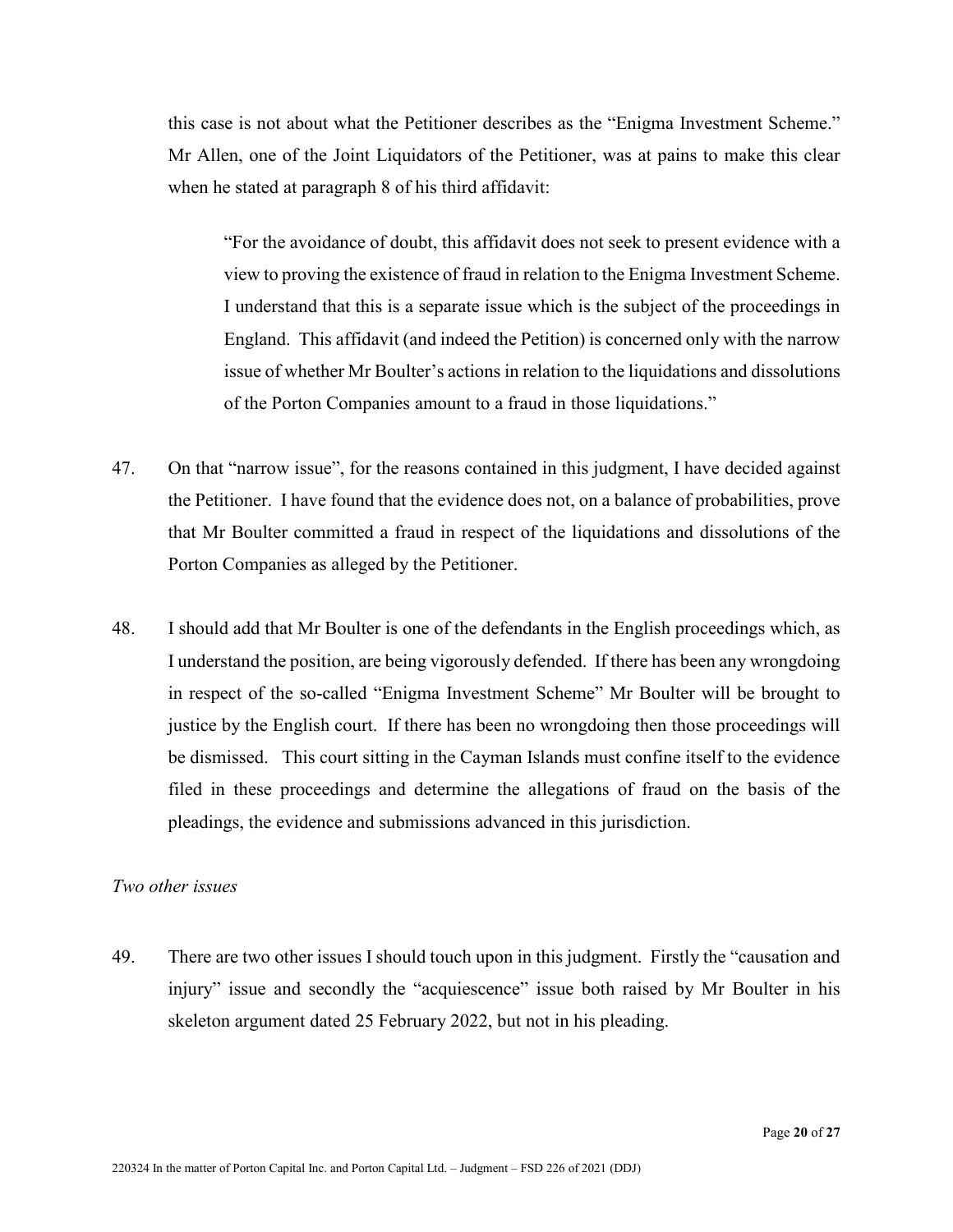50. Firstly the "causation and injury" issue. James LJ in *Pinto* at pages 283 to 284 stated:

"The only case in which it is desirable that what has been done should be undone is where there has been a fraud by which someone is injured."

- 51. Mr Quest submitted that the Petitioner did not seek to assert or prove that PCI or PCL was actually insolvent or that they were actually liable, either to the various investor complainants or to the Petitioner itself. The Petitioner argues that as a result of Mr Boulter's alleged fraud the liquidations proceeded without court supervision, which would have been necessary absent a declaration of solvency. Mr Quest submitted that it had not been explained how court supervision would have made any difference or how its absence prejudiced the investors or the Petitioner. The Porton JVLs advertised the liquidations but no investor submitted a proof of debt nor did the Petitioner (despite corresponding directly with the Porton JVLs). Mr Quest further submitted that it was entirely proper for the Porton JVLs to complete the winding up. Mr Quest stressed that in any case the Petitioner, which was well aware of the liquidations, could itself (if it considered itself to be a creditor of either PCI or PCL) have made an application under section 131 of the Companies Act for the relevant liquidation to continue under supervision or for the dissolution to be deferred pursuant to section 151(3) of the Companies Act.
- 52. Mr Quest submits that on the basis that it is not claiming to be a creditor of PCI or PCL the Petitioner has given no proper or sufficient explanation either as to how it was injured by the dissolutions or as to why it has a sufficient interest in the restoration of the companies (which have no assets). Mr Quest further submits that in its evidence, it says no more than it "has an interest in investigating those responsible for the Enigma Investment Scheme". Mr Quest submits that the Petitioner's true motive appears to be to harvest privileged material from PCI and PCL to deploy against Mr Boulter and DLA in the English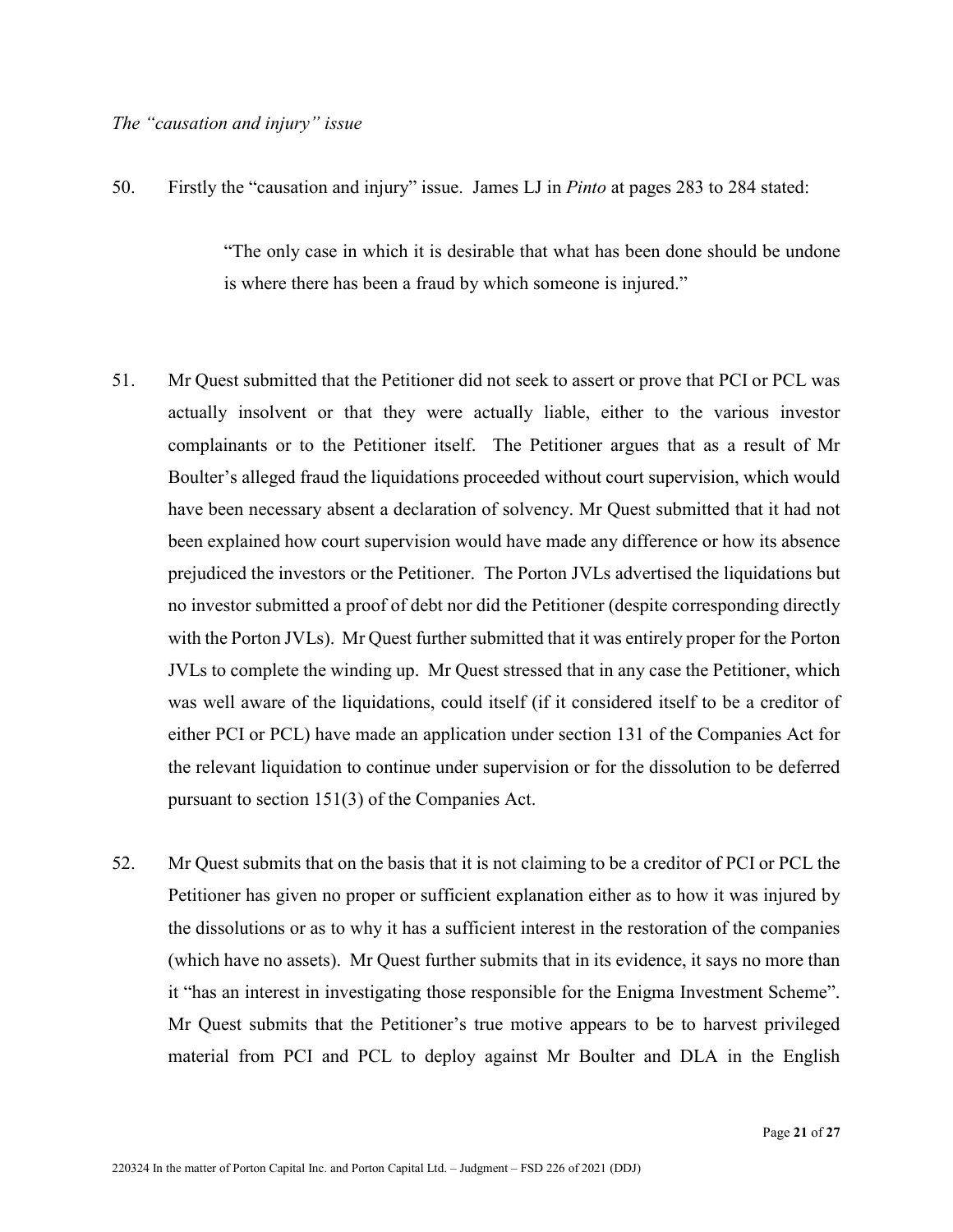proceedings and that such is not a proper basis for invoking the exceptional and narrow jurisdiction to set aside dissolutions on the basis of fraud.

- 53. Mr Samek in response submitted, in effect, that there is a wide jurisdiction to set aside a dissolution outwith statute for fraud and proof of injury is not a pre-requisite. Mr Samek relied on some Scottish authorities including *Spring Salmon Seafood Ltd* [2010] CSOH 117 and submitted that all the Petitioner had to show was that its claim was not "merely shadowy." Mr Samek also referred to *Whitbread (Hotels) Ltd* 2002 SLT 178 where it was held that it was inappropriate, on the facts and circumstances of that case, to enter into a detailed examination of the validity of a claim drafted by responsible English counsel in support of an application to restore a company to the register.
- 54. I have considered the pleadings and the evidence to ascertain what claim the Petitioner says it has against the Porton Companies, noting that it did not lodge a proof of debt at the relevant time notwithstanding the fact that it was in communication with the Porton JVLs. At paragraph 26 of the petition it is stated that "the Petitioner may have claims against the Porton Companies for, inter alia, dishonest assistance, knowing receipt and unlawful means conspiracy." At paragraph 27 of the petition it is stated that investors "may have potential causes of action against the Porton Companies for, inter alia, breach of contract, misrepresentation and breach of trust. The Porton Companies have potential causes of action against Mr Boulter for, inter alia, breach of fiduciary duty together with potential claims against third parties including, but not limited to, DLA."
- 55. Mr Allen in his first affidavit at paragraph 9 refers to the Petitioner's requests that orders be made restoring the Porton Companies to the register and for joint official liquidators to be appointed "in order to fully investigate the affairs of the Porton Companies." At paragraph 32 Mr Allen says that the Porton Companies "may also be liable for knowing receipt, dishonest assistance and/or other causes of action." Mr Allen at paragraph 51 says that the restoration of the Porton Companies and the continuation of the liquidations as official liquidations "will enable official liquidators to undertake a proper investigation into the affairs of the Porton Companies, including the conduct of its business and outstanding liabilities. This will ensure that creditors' rights are properly protected." At paragraph 56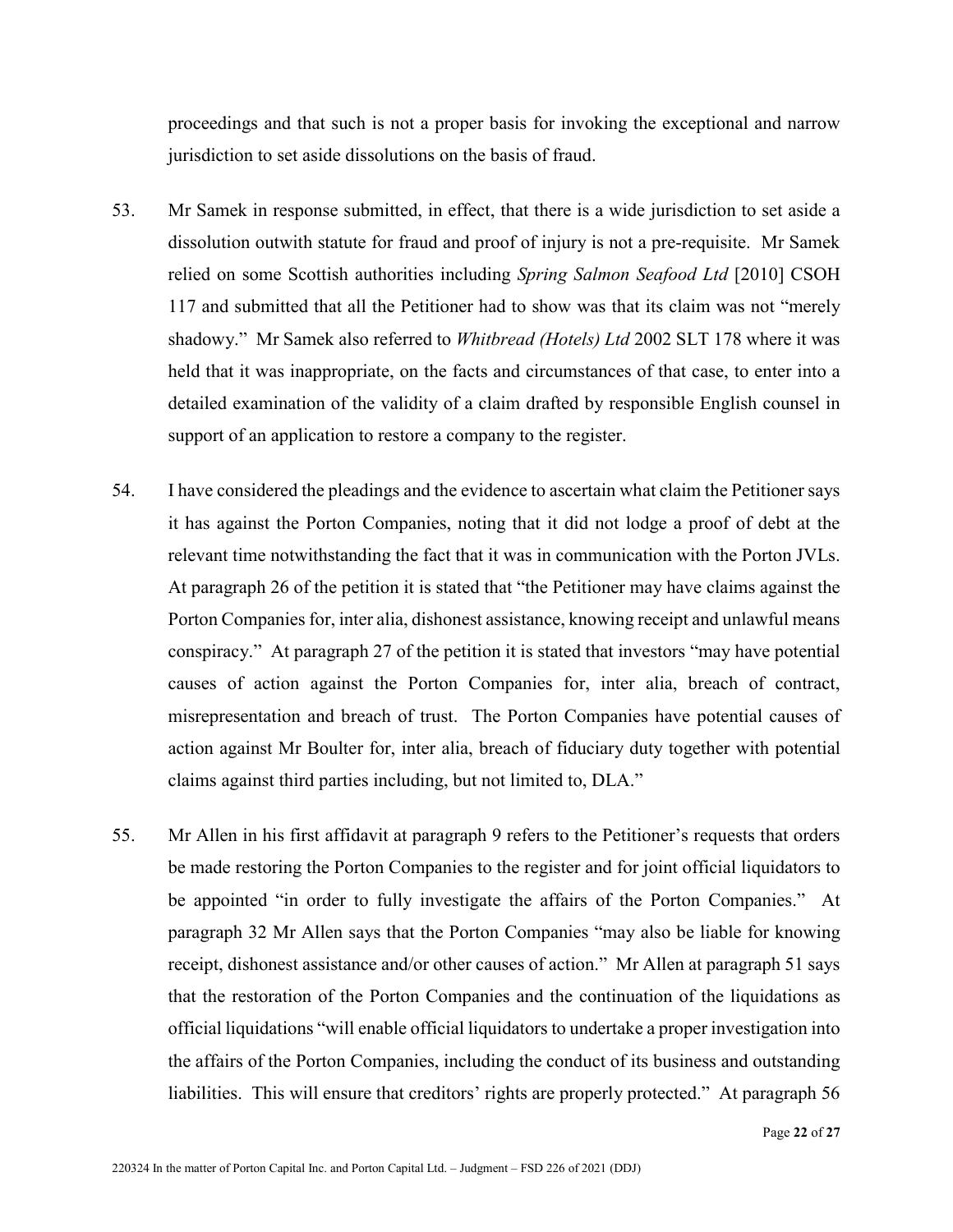Mr Allen says that "Enigma may have claims against the Porton Companies as a creditor …".

- 56. Mr Samek submitted that the Petitioner had a potential claim against the Porton Companies and that his clients are "in effect, the representatives of the former Porton investors, because Mr Allen is the representative of the Enigma estate which includes all the Porton investors because of the in specie distribution of shares immediately prior to the liquidation of the Porton companies, so he is not on some frolic of his own, it isn't therefore just Enigma's losses." Mr Samek submitted that the "potentiality of claims" was "enough.": "We do think we've got a claim and we are going to be asking the English court to resolve that."
- 57. Mr Quest makes powerful points in respect of the lack of standing of and injury to the Petitioner in this case, but for the purposes of this judgment I am content to assume that the Petitioner has sufficient interest in these proceedings to enable the Petitioner to seek the relief the Petitioner is seeking. I do not decide this case on lack of standing or lack of causation or lack of injury. I decide this case on the Petitioner's failure to prove fraud.

#### *The "acquiescence" issue*

58. Mr Quest also had powerful points in respect of the "acquiescence" issue. James LJ in his seminal judgment in *Pinto* (which I remind myself was not a fraud case) at page 284 stated:

> "I am of opinion that the Petitioner is estopped from disputing the validity of the dissolution…But when a person having knowledge of what is being done assents by his trustees to the transfer of the property of the company to another company, being aware that the former company was in course of winding up, and takes no step during the whole of that winding-up, it is utterly out of the question that he should be at liberty to come after the lapse of years and upset all that has been done."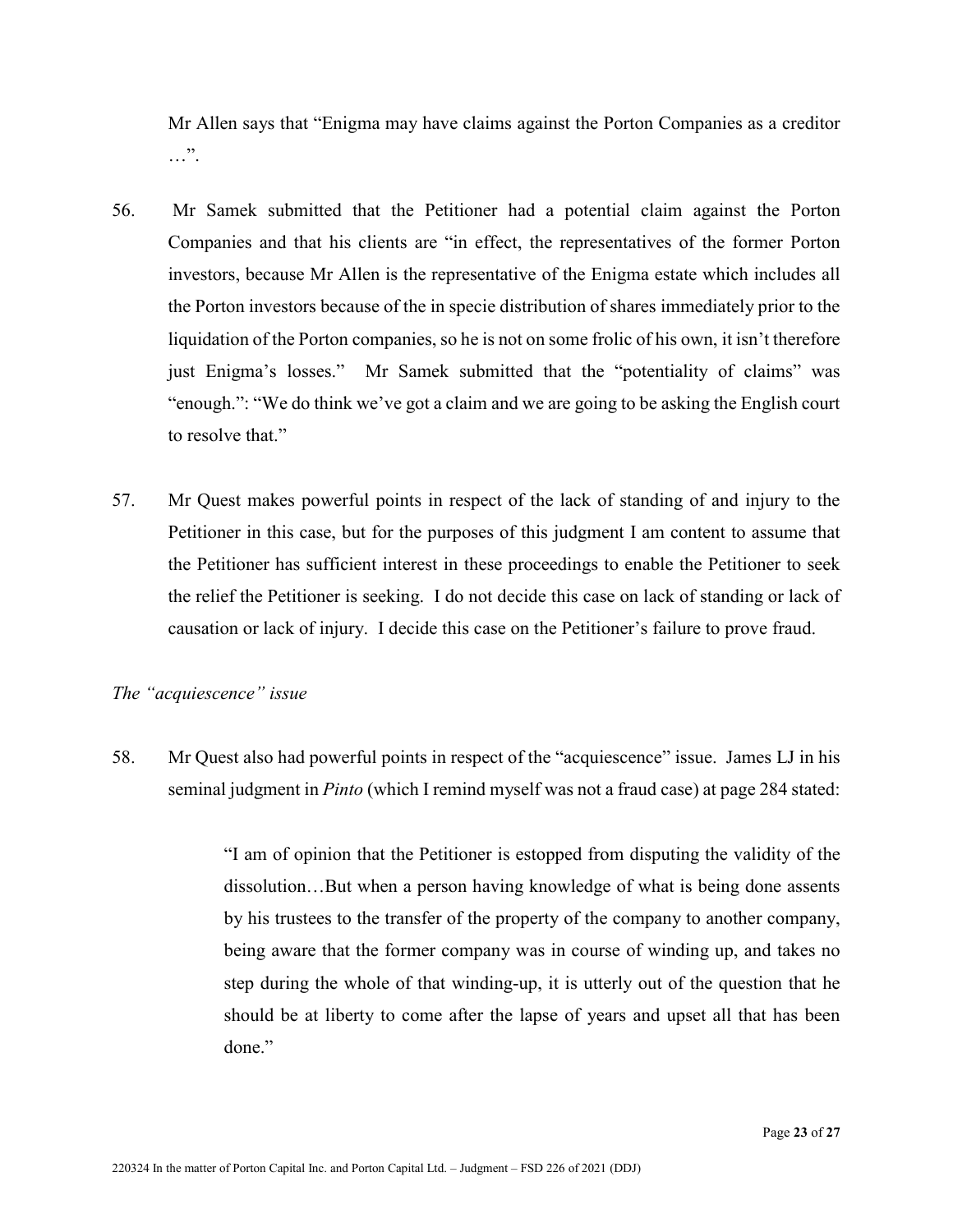59. James LJ was not alone in his observations on this "acquiescence" issue. Cotton LJ at page 285 stated:

> "Moreover, the Petitioner has substantially been aware of all that has been done; he knew that the property was to be transferred to the other company, and that a final meeting was called to consider the liquidator's account. After having thus lain by, he cannot now come to have the proceedings ripped up."

60. Thesiger LJ took a similar view to those clearly and concisely expressed views of James LJ and Cotton LJ on this "acquiescence" issue plainly stating at pages 285 to 286:

> "I am of opinion that there has been such a complete assent by the creditor to the voluntary winding- up as to preclude him from attempting to impeach it … I come clearly to the conclusion that Mr Key assented to the winding-up, and it is out of the question that he should be allowed to come after a lapse of four years to impeach proceedings to which he assented at the time."

- 61. The following facts can be gleaned from the law report of *Pinto:*
	- (1) a resolution that the company be wound up by voluntary liquidation was passed on 22 January 1873 and confirmed on 12 February 1873 (see page 276);
	- (2) a meeting was called for 6 January 1874 for the purpose of having the final account of the liquidators laid before it and a return of this meeting was duly made on 12 January 1874. Mr Quest says that the deemed dissolution would have taken effect three months thereafter on or about 12 April 1874 (page 279);
	- (3) the petition for the winding up of the company was presented in December 1876 (page 279); and
	- (4) evidence was given that the petitioner was "fully aware of the proceedings under the winding-up, and assented to them" (page 279).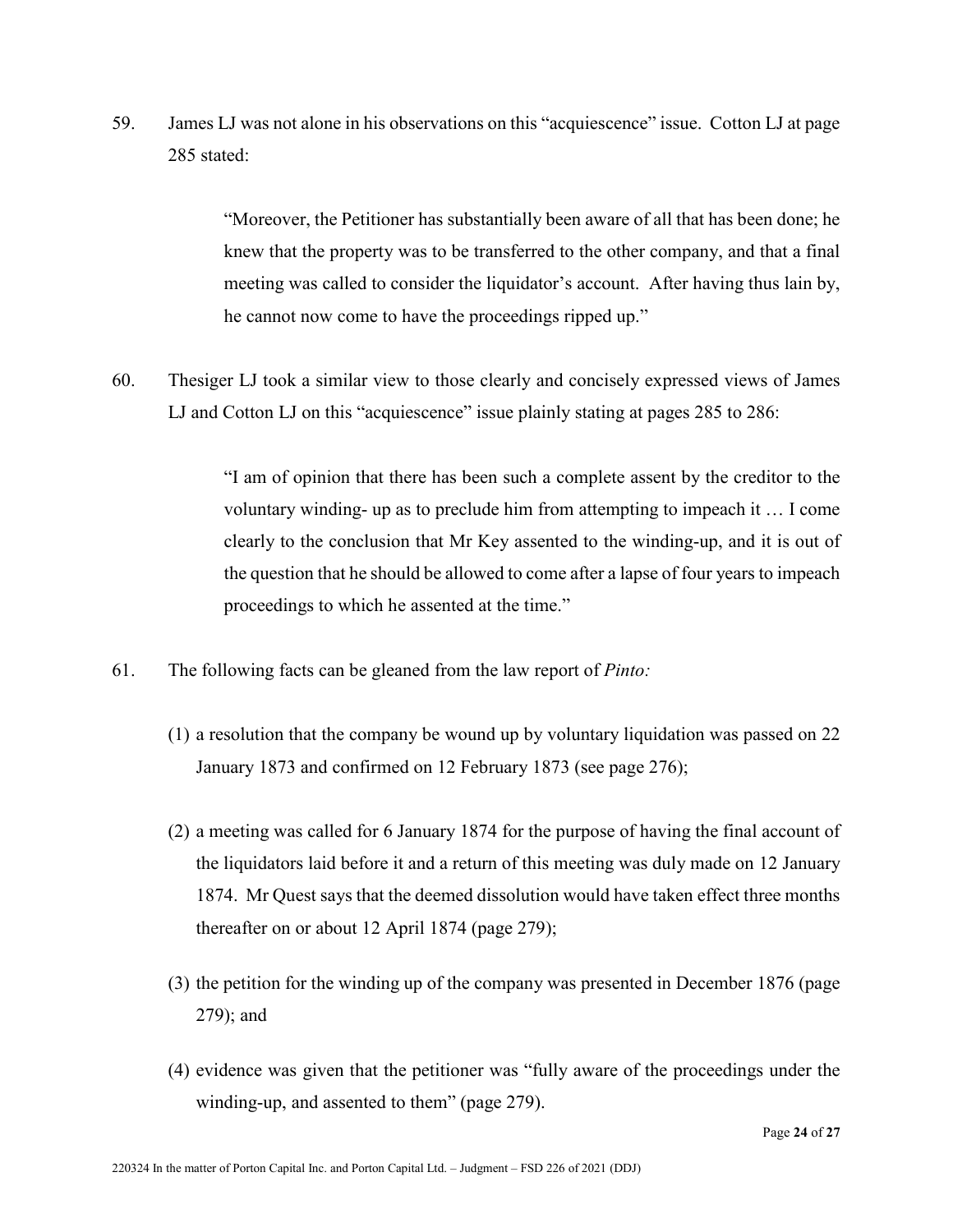- 62. Mr Quest asks the court to note that in the case presently before the court:
	- (1) the Petitioner was fully aware of the voluntary winding-up proceedings for both PCI and PCL and indeed engaged in direct correspondence with the Porton JVLs in relation to them;
	- (2) on 31 August 2017, the Petitioner intimated the *possibility* of a claim against PCI to the Porton JVLs, but took no steps whatsoever actually to advance such a claim. The letter asked the Porton JVLs "not to distribute these funds until we have concluded our investigation, as this may result in a claim against Porton capital (sic) Inc.";
	- (3) on 12 October 2017 the Porton JVLs gave the Petitioner a specific deadline (3 November 2017) by which to raise any further queries failing which they would "proceed with the conclusion of the liquidation proceedings.";
	- (4) in doing so, the Porton JVLs in fact delayed the final general meeting of PCI in order to give the Petitioner additional time to raise any further queries or make a claim, thereby extending the liquidation process for the Petitioner's benefit;
	- (5) the Petitioner may be taken to have made a deliberate decision not to take any further action, whether by the specified deadline (3 November 2017) or at any other time prior to the dissolution of PCI (28 February 2018) or PCL (13 March 2018). That decision was made with the full knowledge that in the absence of any action, the Porton JVLs would "proceed with the conclusion of the liquidation proceedings."; and
	- (6) the petition was not presented until 29 July 2021, that is, three years and nine months after the 3 November 2017 deadline (and approximately three and a half years after the deemed dissolutions themselves).
- 63. Mr Quest submits that if the Petitioner had some claim in mind, whether actual or contingent, the decision by the Petitioner to take no action whatsoever is completely inexplicable. Even if the Petitioner was not yet in a position to formulate a fully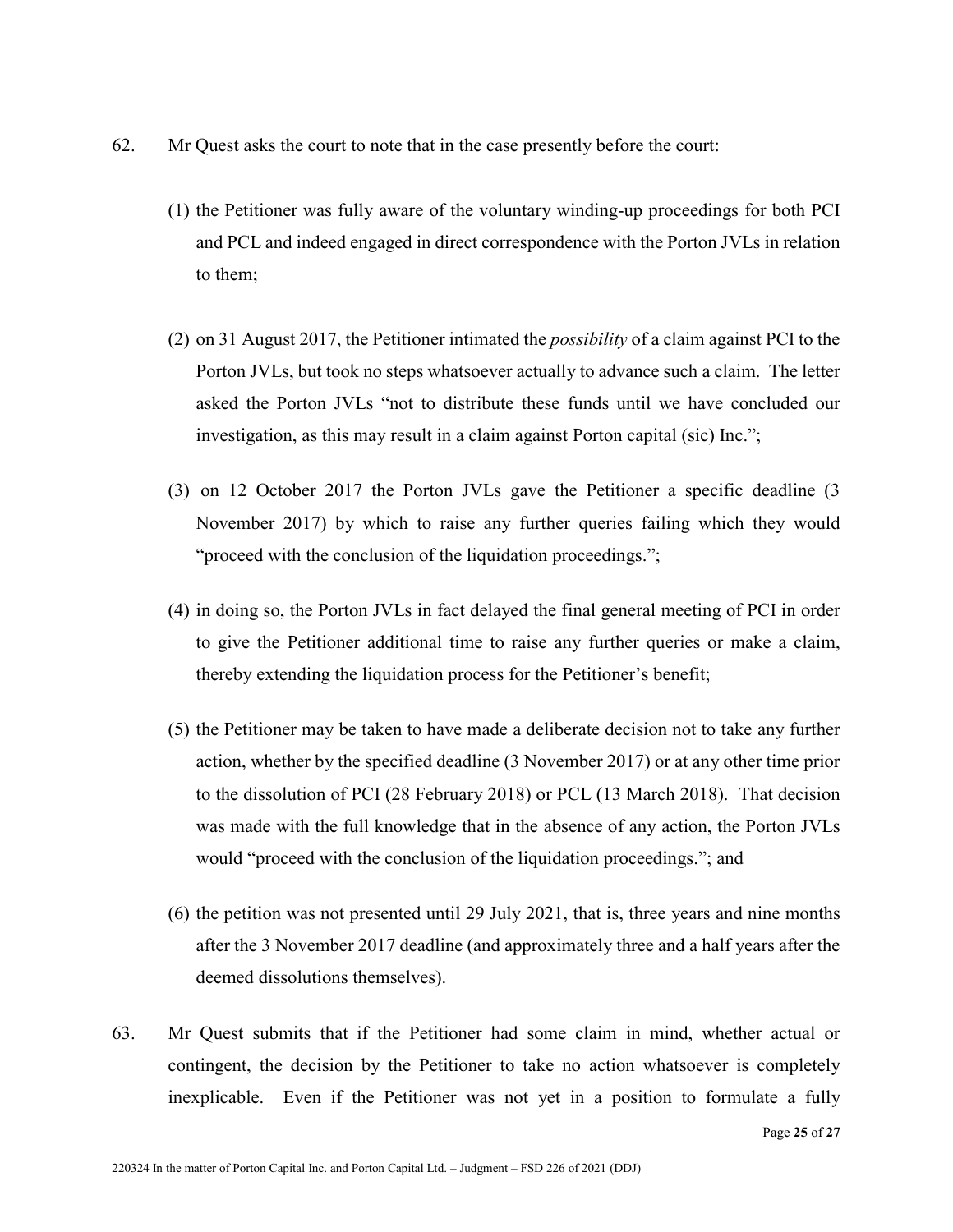particularised claim (and even now it has struggled to do so and, in these proceedings, does not allege that the so-called "Enigma Investment Scheme" involved any wrongdoing), there were a number of other options available. The Petitioner could have requested a further extension of the PCI liquidation from the Porton JVLs or if necessary and appropriate made an application under section 131 of the Companies Act for the liquidation to continue under supervision or under section 151(3) to defer the date of dissolution. Mr Quest says that instead the Petitioner made a deliberate decision to do none of these things. Mr Quest adds that it is striking that no evidence whatsoever has been adduced by the Petitioner to explain its conduct in this regard. Mr Quest submits that having made a deliberate decision to do nothing, despite having been given a specified window in which to do so and knowing that the consequence of that decision would be the conclusion of PCI's liquidation, it is not now open to the Petitioner to belatedly dispute the validity of the dissolutions. Mr Quest makes the point that the relevant awareness is not acquiescence in the alleged fraud but acquiescence in the winding up and the subsequent dissolution.

- 64. Mr Samek retorts by pointing out that this "acquiescence" issue has not been pleaded and thus the Petitioner has been deprived of an opportunity to advance evidence in respect of it. Moreover, Mr Samek submits that it is a particularly unattractive point to take in the context of a fraud claim. Mr Samek prays in aid *Takhar* and submits that if fraud is proved it would be against public policy to say that the Petitioner is defeated by "acquiescence".
- 65. Despite all the powerful arguments presented by Mr Quest on the "acquiescence" issue I do not think it would be fair or appropriate to dismiss the petition on the basis of "acquiescence" as such was not pleaded. It may be that if it had been pleaded the Petitioner would have adduced evidence and further duly informed legal arguments to deal with it. I leave open the issue as to whether "acquiescence" can be relied upon in fraud cases or whether there are policy considerations against such. I do not decide this case on the basis of "acquiescence". I dismiss this case on the basis that fraud has not been proved. If it had been proved I would have needed to hear further argument as to whether such defence was available in a case where fraud had been found against the party seeking to rely on "acquiescence".